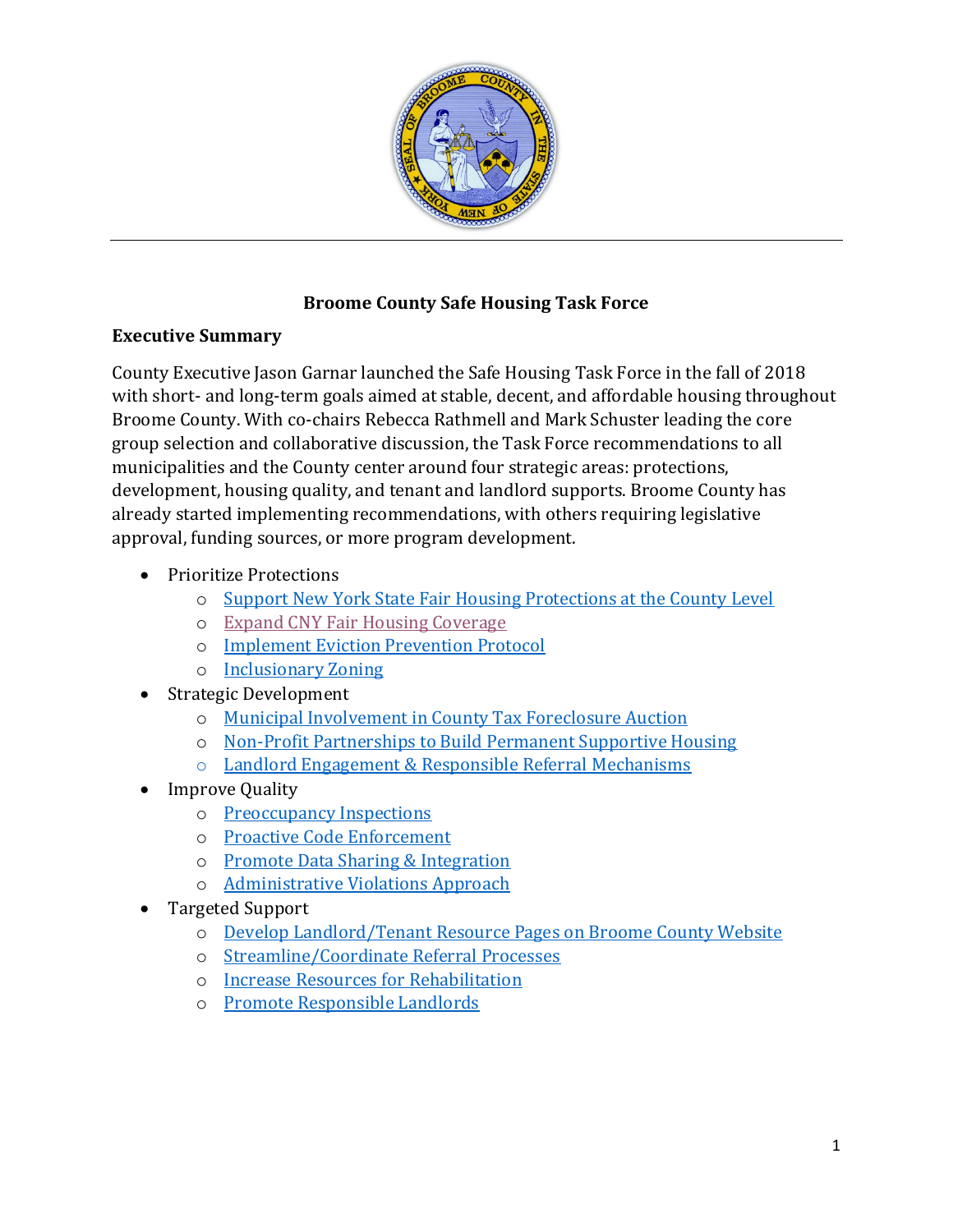

The Task Force believes even more innovative solutions can come from continued conversations, more diverse voices, and broader collaboration. Included in the recommendations is a Fair Housing Law which could be considered by the Broome County Legislature. This law affirms the housing human rights protected by New York State and formalizes an advisory board with a focus on continuing these important discussions.

The Safe Housing Task Force has completed its work and submits the following recommendations but emphasizes that this is just the start of a process to improve housing in our community.

#### Co-Chairs

Rebecca Rathmell - Southern Tier Homeless Coalition Mark Schuster - Broome County Health Department Healthy Neighborhoods Program

#### Executive Committee

County Executive Jason Garnar City of Binghamton Mayor Rich David Village of Johnson City Mayor Greg Deemie County Legislator Mary Kaminsky Clerk of the Legislature Aaron Martin Town of Union Supervisor Rick Materese

#### Core Group

Nancy Williams - BCDSS Commissioner Sonja Bennett - BCDSS Deputy Commissioner Temporary Assistance Programs Maria Roumiantseva - Legal Services Central NY Dr. Tonia Thompson - Superintendent Binghamton City School District Daria Golazeski - Town of Union Deputy Commissioner of Public Works for Codes & **Ordinances** Dai Korba - Johnson City Planning Tom Costello - Supervisor of Binghamton Construction, Zoning & Code Enforcement Chris Schleider - Binghamton Construction, Zoning & Code Enforcement Sharon Sorkin - Binghamton Corporate Council Pam Guth - Rural Health Network of Central NY Larry Sal - Landlord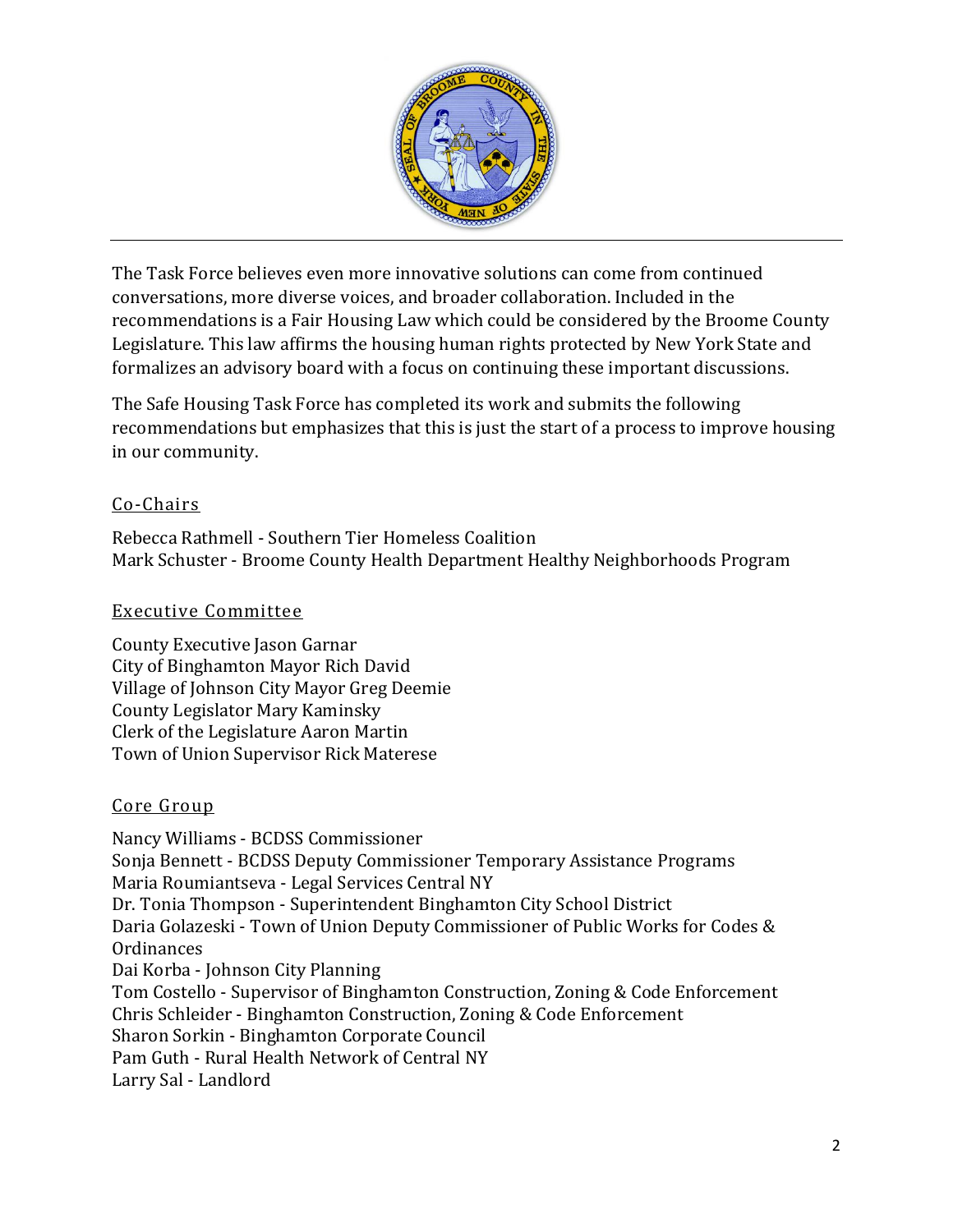

#### **Broome County Safe Housing Task Force – Presenting Issues**

- $\triangleright$  Instances of homelessness & housing instability are up almost 40% across Broome County.<sup>i</sup> Broome County has the 2<sup>nd</sup> lowest availability rate in the State of affordable rental units for extremely low-income households.<sup>ii</sup> Local school districts report mobility rates among students as high as 40%. Over 80% of extremely low-income households in Broome County spend more than half of their monthly income on housing costs.iii
- $\triangleright$  A disproportionate number of locally subsidized apartments indicate home health hazards<sup>iv</sup>. Instances of children under the age of 6 with elevated blood lead levels are significantly higher in Broome County than in Upstate NY & all of NYS<sup>v</sup>.
- $\triangleright$  Recent public policy to protect the lowest income households from illegal eviction or discrimination based on source of income will require local enforcement support. Current protocol does not effectively deter residency in poor quality apartments.

## **Broome County Safe Housing Task Force – Protocol & Policy Recommendations**

- <span id="page-2-0"></span>1 PRIORITIZE PROTECTIONS
	- ❖ Support New York State Fair Housing Protections at the County Level
		- o Per the City of Binghamton's *[Analysis to Impediments to Fair Housing](http://www.binghamton-ny.gov/sites/default/files/documents/files/FairHousingFinal.pdf)*, prepared by CNY Fair Housing in 2015, "Residents who receive rental subsidies such as Housing Choice Vouchers and DSS rental assistance face limited options in locating a unit to rent…[and] families with children, particularly low-income families, face limited options available to rent." CNY Fair Housing recommended adding Source of Legal Income as a class protected by local anti-discrimination laws and promoting efforts to have Source of Income added as a protected class in Broome County and New York State. With the passing of the Lawful Source of Income Non-Discrimination Act of 2019 in NYS in April, Task Force members believe local support will be crucial to ensuring the expanded protections are effectively applied on behalf of vulnerable households. Recommendation is to introduce a Local Law adopting a **Broome County Fair Housing Law** (Appendix A) to promote the availability and accessibility of housing and real property to all persons and prevent unlawful discriminatory real estate practices against the actual or perceived group identity of the same. The Fair Housing Law would also establish a Fair Housing Advisory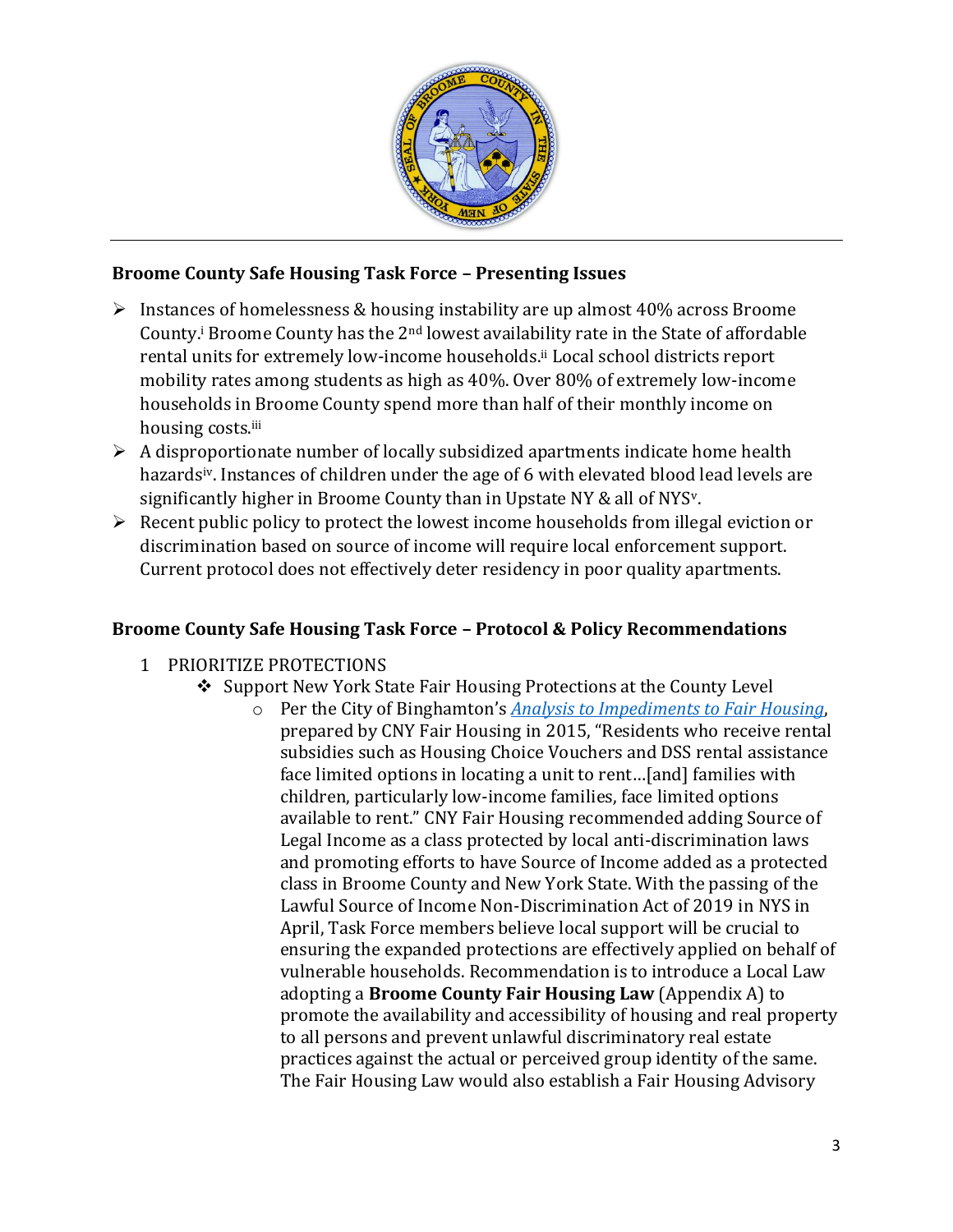

Board to continue Safe Housing Task Force efforts in facilitating collaborative conversations and implementing recommendations.

- Though not explicitly written within the proposed Local Law, Task Force members agree that the importance and complexity of the Task Force's mission warrants a fulltime focus within County planning activities.
	- Annual salary + benefits cost estimate \$75,000 (based on BAPA G20 comparison)
- <span id="page-3-0"></span>❖ Expand Fair Housing coverage
	- o Support [CNY Fair Housing](http://cnyfairhousing.org/) in expanding outreach, enforcement, & litigation services to Broome County
		- Expansion cost estimate Minimum of \$12,000
			- 350 on-site office hours for intake and investigative staff (Does not include attorney fees.)
			- 2 pair of Testers
- <span id="page-3-1"></span>❖ Implement Eviction Prevention protocol
	- o NYS Social Services Law 143-B [\(Spiegel Law\)](https://www.lawserver.com/law/state/new-york/ny-laws/ny_social_services_law_143-b) authorizes local Departments of Social Services to withhold the payment of rent in any case where housing accommodations occupied by a recipient household demonstrate code violations that are dangerous, hazardous, or detrimental to life or health. Broome County Department of Social Services (BCDSS) has proactively and effectively used Spiegel Law in partnership with municipal Code offices and the Broome County Health Department to leverage compliance with local Code Ordinances and the Lead Abatement Program. Task Force members reported, however, that though Spiegel Law restricts landlords from pursuing eviction during any period which dangerous or hazardous conditions or conditions detrimental to life or health are/were outstanding, landlords are unaware of their responsibilities under Spiegel Law and often move to evict due to non-payment of rent. Similarly, recipients are unaware of their rights and responsibilities and often withhold their portion of the rent without reserve or fail to appeal eviction proceedings. Additionally, treatment of Spiegel Law cases at the civil court level were reported to be inconsistent among judges not well-versed in the perimeters of Spiegel Law. Task Force members thus recommended the revision of BCDSS' existing *Rent Suspension Notice* to reflect a Landlord section outlining protections from eviction and a Tenant section outlining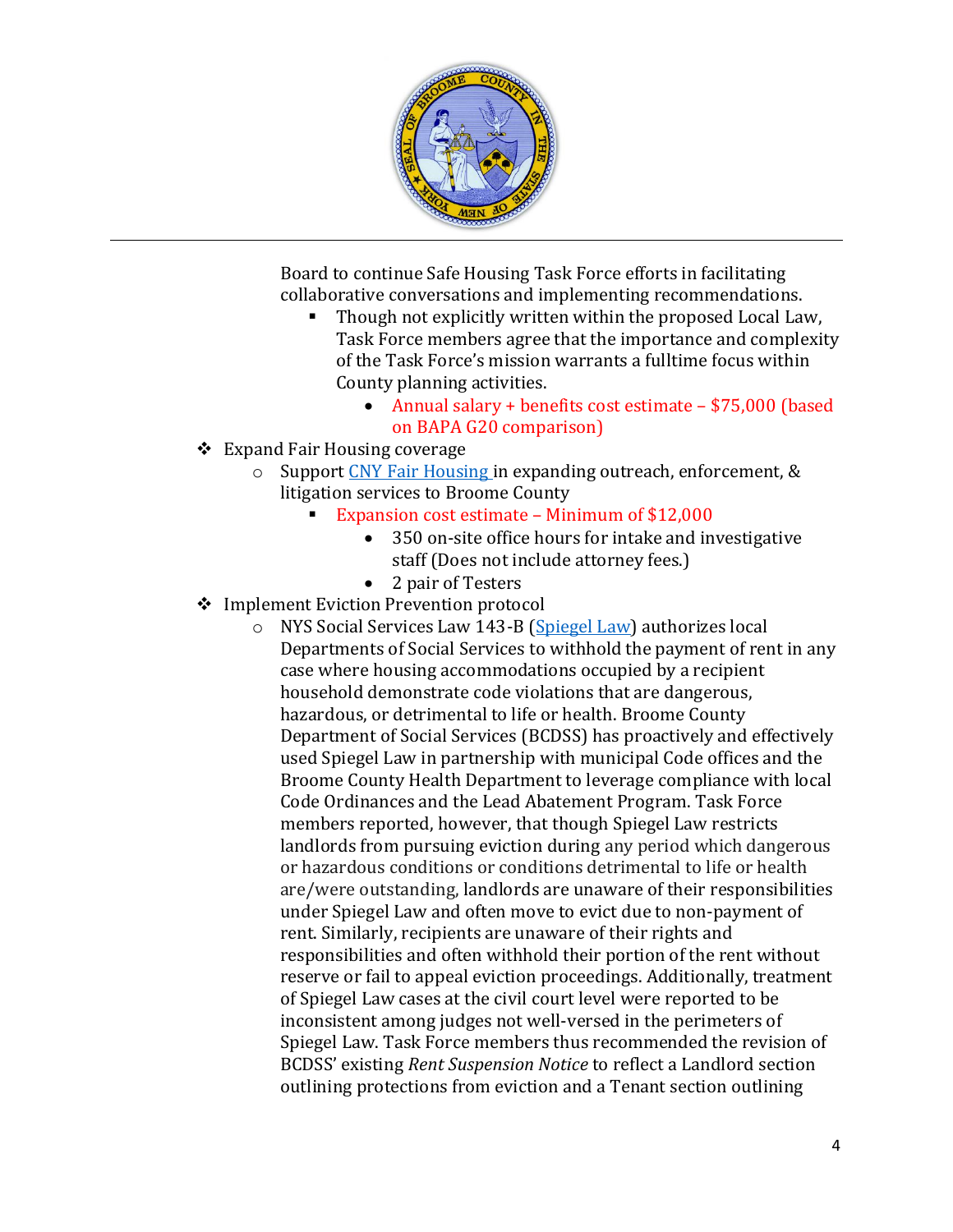

what to do if their landlord attempts to evict. (See Appendix B for revised notice.)

- Promote consistent treatment of Spiegel Law at municipal Civil Court levels
- Educate municipalities outside of the Triple Cities regarding Spiegel Law and its potential effectiveness in improving housing quality while preventing eviction
- o Explore Lease Terms

## <span id="page-4-0"></span>❖ Inclusionary Zoning

- o Per the *[Broome County Housing Study](http://www.greaterbinghamtonmls.com/sites/greaterbinghamtonmls.com/files/broome_county_housing_study_final_2017.pdf)*, commissioned by The Agency in 2017, "the total of on-campus housing provided by Binghamton University, combined with the existing stock of off-campus student housing, has reached a *maximum level of supply.* Any new beds added to this inventory *will exceed demand.*" Additionally, the *Study* advises that current and planned new construction and adaptive reuse housing projects *will effectively meet* the high-end luxury apartment market demand upon completion. Conversely, a 2018 National Low Income Housing Coalition tabulation of HUD *Comprehensive Housing Affordability Strategy (CHAS)* data from 2011-2015 demonstrates a deficit of 7,140 affordable and available units for extremely lowincome households in Broome County.<sup>vi</sup> In fact, **for every 100 extremely low-income renter households in Broome, there are only 17 affordable and available units – the 2nd lowest availability rate in the State.** For very low-income renter households, a deficit of 4,035 units of affordable and available units is demonstrated, 72 for every 100. In light of these deficits, Task Force members urge municipal leaders to prioritize the development of below market rate units for very low- and extremely low-income households at monthly rental rates ranging from \$475-710. Policy options would be either a mandatory inclusionary zoning approach ("set-asides") – requiring developers building housing to include a percentage of units (on average 15% but variable) that are affordable at ELI or VLI levels – or a voluntary incentivized inclusionary zoning approach – e.g. reserving PILOT programs or increased density bonuses for developers willing to do the same or in exchange for capital improvement commitments from property owners willing to continue to rent at the lowest income levels.
	- Task Force members met with The Agency (formerly the Broome County Industrial Development Agency) personnel to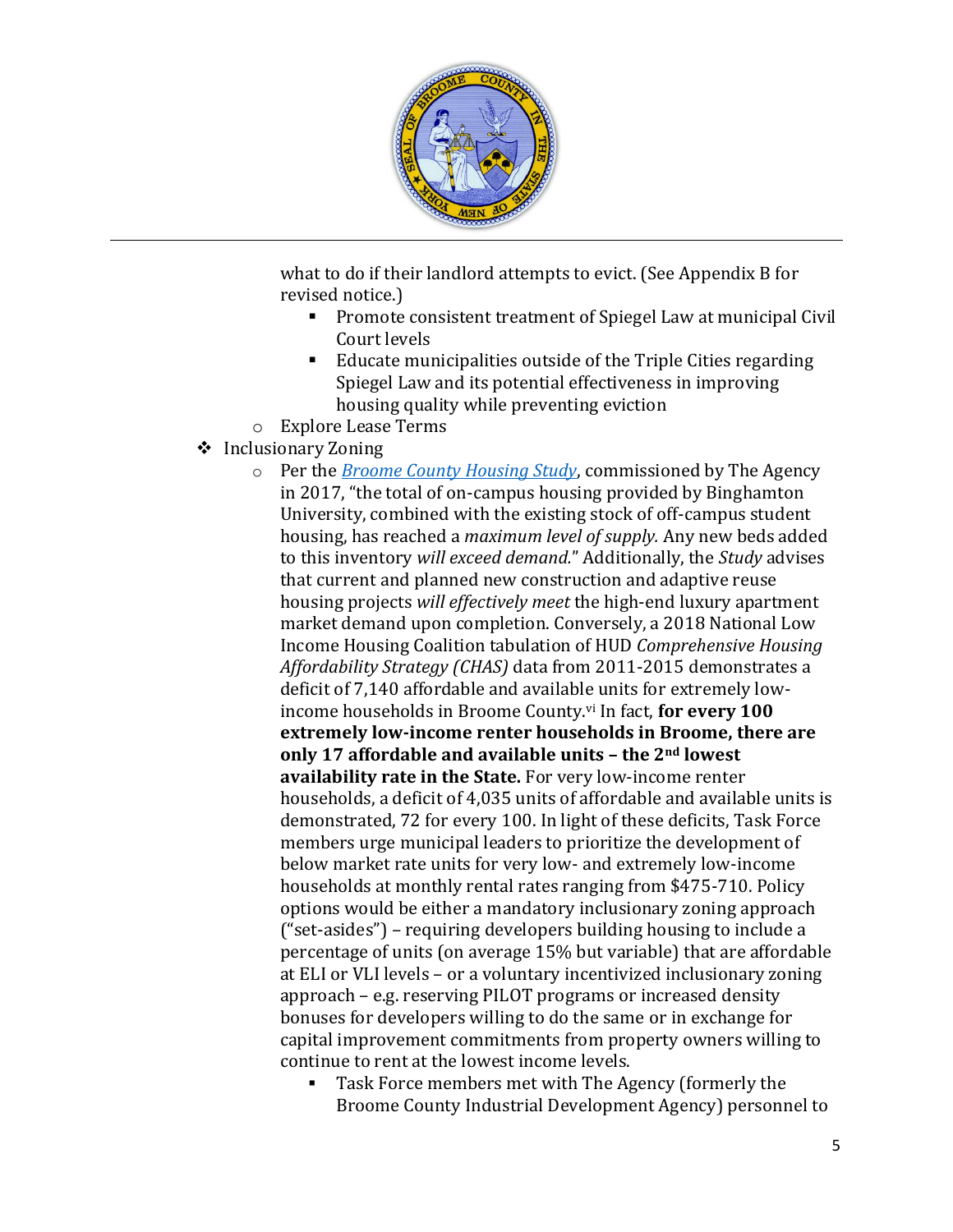

discuss [Uniform Tax Exemption Policies](https://theagency-ny.com/manage/storage/uploads/00000000090.pdf) re: Real Property Tax/Payments-in-lieu-of-taxes (PILOT) eligibility criteria. Per staff, approval criteria follow local law. Any adjustments would need to be made at municipal or County levels.

#### <span id="page-5-0"></span>2 STRATEGIC DEVELOPMENT

- ❖ Municipal Involvement in County Tax Foreclosure Auction
	- o Per the *[Broome County Housing Study](http://www.greaterbinghamtonmls.com/sites/greaterbinghamtonmls.com/files/broome_county_housing_study_final_2017.pdf)*, commissioned by The Agency in 2017, institutional investment is higher in Broome County than other areas of the State and the Country – 4% in 2017 compared to a national average of slightly under 2%. Task Force members perceive the County Real Property offices' current tax foreclosure and auction process as a perpetuating factor of irresponsible out-of-county investment and the subsequent decline of local housing stock. Recommendation is to offer municipalities and other interested parties the opportunity for collective discussions re: the strategic use of foreclosed properties:
		- Real Property personnel to forward the preliminary list of foreclosed properties to municipal Code and Planning staff and Broome County Land Bank Corporation leadership once finalized and at least 2 weeks prior to scheduled Real Property Auction dates, allowing all parties to review and propose recommendations re: inspections, rehab eligibility, transfers, etc.
		- List should also be forwarded to BCDSS and BC Health Department to allow for cross referencing re: properties considered to be available permanent housing and/or with open violations for lead hazards.
			- The County Executive's Office hosted a discussion on May 15, 2019 with David Hamlin, Director of Broome County's Real Property Tax Services office, to educate municipal and non-profit leaders on the County's tax foreclosure auction process, the distribution of the property list, and the potential to promote strategic partnerships regarding the acquisition and use of foreclosed properties for affordable development. The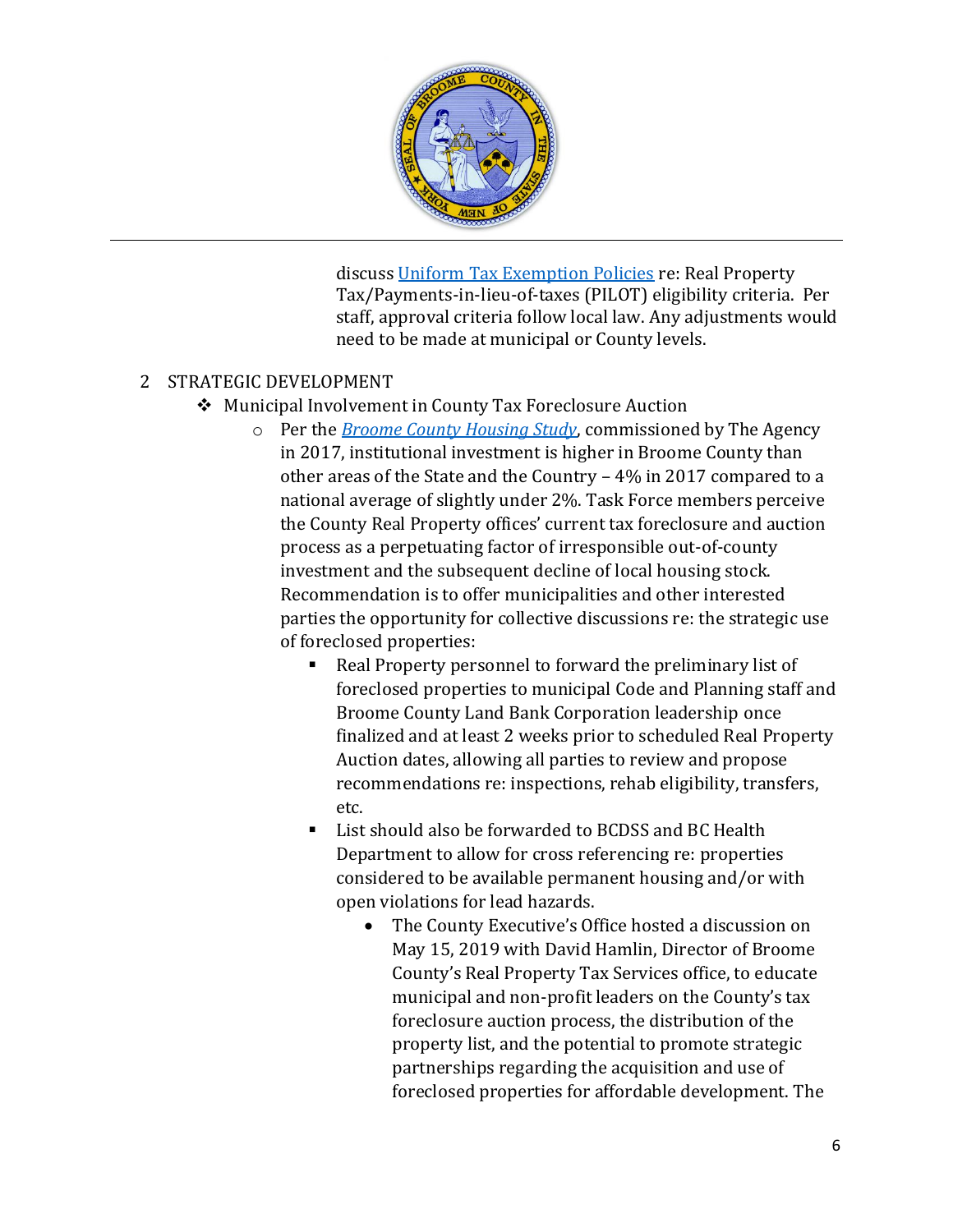

June and August auction list was then shared and follow up negotiations were encouraged. It is the recommendation of Task Force members that such collaborative engagement continues in subsequent Auctions.

- <span id="page-6-0"></span>❖ Non-Profit Partnerships to Build Permanent Supportive Housing
	- o Affordable housing development, especially when targeted to very low- and extremely low-income households, is profit prohibitive. County/municipal planning offices should partner with eligible nonprofit organizations re: site control for projected Permanent Supportive Housing projects to reduce acquisition costs and to subsidize capital and operations costs via Federal, State, and local procurement streams (HHAP, FHTF, SHOP, WAP, ESSHI, etc.).
		- See [https://wbng.com/news/local-news/2018/12/12/once](https://wbng.com/news/local-news/2018/12/12/once-home-to-blight-binghamton-properties-set-to-house-the-homeless/)[home-to-blight-binghamton-properties-set-to-house-the](https://wbng.com/news/local-news/2018/12/12/once-home-to-blight-binghamton-properties-set-to-house-the-homeless/)[homeless/](https://wbng.com/news/local-news/2018/12/12/once-home-to-blight-binghamton-properties-set-to-house-the-homeless/)
		- NYS HHAP RFP anticipated May 2019
		- NYS ESSHI RFP anticipated June 2019
- <span id="page-6-1"></span>❖ Landlord Engagement & Responsible Referral Mechanisms
	- o Rental assistance is available to extremely low-income households in Broome County via HUD/NYS homelessness prevention, rapid rehousing, and permanent supportive housing programs as well as BCDSS, however no comprehensive responsible referral mechanism exists for rental assistance recipients and no available resource designates a fulltime Housing Specialist responsible for housing identification and landlord recruitment/retention on behalf of rental assistance recipients. Recommendation is to pursue funding (first via NYS *Solutions to End Homelessness Program – Spring 2019;* second via HUD *CoC Program Rapid Rehousing Expansion – Spring 2019;* third TBD*)* to designate a Housing Specialist responsible for the activities above.
	- o Task Force members recommended revising BCDSS Landlord List to include a disclaimer clarifying that housing choice remains the decision of the recipient and that landlords listed are not endorsed by the Department. This was completed in July.
		- Pursue alternative referral mechanism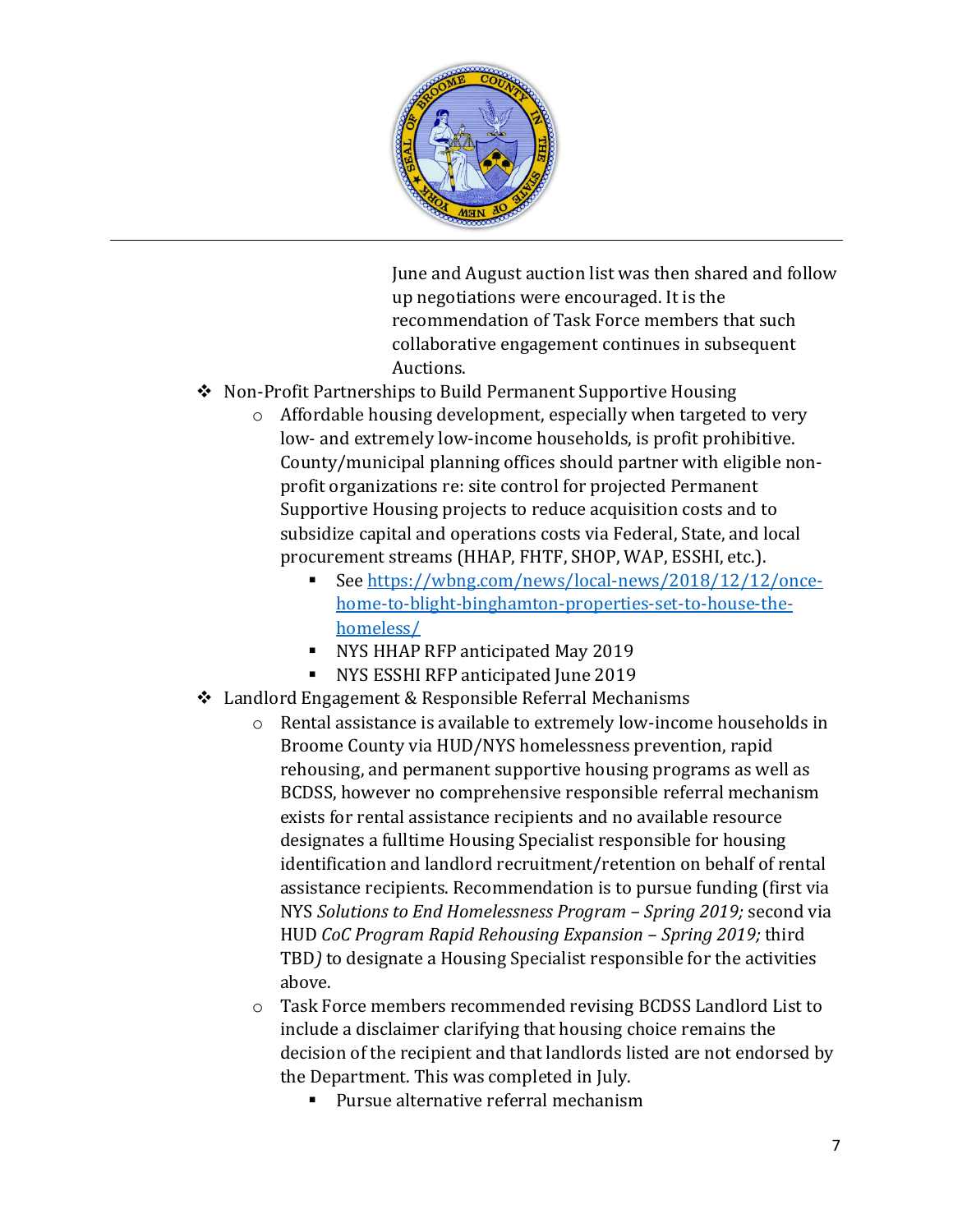

- Padmission cost estimate < \$10,000/annual subscription [\(https://www.hominc.com/padmission/\)](https://www.hominc.com/padmission/)
- o Establish a *Relocation Assistance Program*

#### <span id="page-7-0"></span>3 IMPROVE QUALITY

- ❖ Preoccupancy Inspections
	- o In data collected from 975 in-home safety survey visits conducted via neighborhood canvas or as a result of internal/external referrals and tenant complaints, the Broome County Healthy Neighborhoods Program's home safety study concludes that home health hazards are "more prevalent in rental units subsidized by local funds from the Department of Social Services than in rental units subsidized by federal Section 8 funds" or rental units for which no subsidy is provided. Though it is important to note the differences between the two programs – BCDSS determines eligibility for Temporary Assistance, which is not a housing program nor is it funded to be administered as such – Task Force members believe that the primary factor impacting this differential is the Housing Choice Voucher program's regulations [\(24 CFR Part 982.401\)](https://www.law.cornell.edu/cfr/text/24/982.401) mandating that basic housing quality standards are met before assistance can be paid on behalf of recipients. Currently, Department of Social Services directives [\(NYCRR Title 18](https://govt.westlaw.com/nycrr/Document/I50c3bd42cd1711dda432a117e6e0f345?viewType=FullText&originationContext=documenttoc&transitionType=CategoryPageItem&contextData=(sc.Default)) Section 352. 3) neither require nor fund efforts by local social services districts to determine the habitability of permanent housing for which a monthly allowance for rent is to be paid on behalf of eligible recipients and districts are prohibited from creating local eligibility requirements based on housing conditions. State directives do not, however, restrict districts from efforts to ensure unit safety prior to recipient occupancy. Task Force members recommended that BCDSS partner with municipal Code Enforcement offices to offer voluntary opportunities for habitability inspections prior to recipient occupancy. Since, BCDSS has entered the preliminary phases of a partnership with City of Binghamton Code Enforcement to develop a process for voluntary opportunities for habitability inspections and has dedicated staff to coordinate this effort.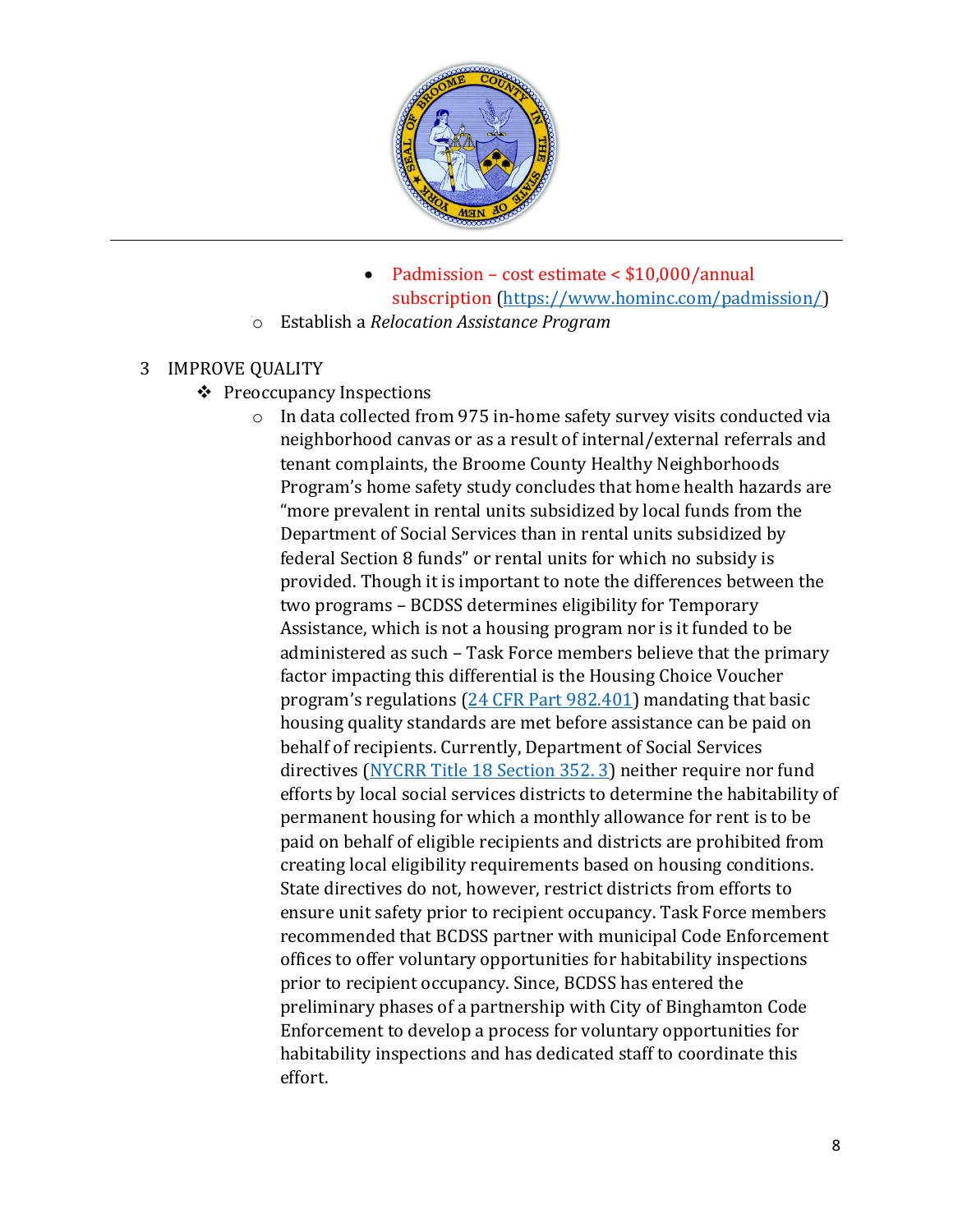

- <span id="page-8-0"></span>❖ Proactive Code Enforcement
	- o The City of Binghamton adopted [Permanent Ordinance 13-27](http://www.binghamton-ny.gov/rental-registration) in 2013, amending Code of Ordinances Chapter 265-6 *(Rental Registration)* in an effort to "properly administer and inspect residential rentals" within City limits to "ensure that all residential rental properties are safe, habitable, and compliant with Building Code regulations." The ordinance pairs property owners' completion of a Rental Registration Application for each Rental Property with health and safety/compliance inspections prior to the issuance of a Certificate of Compliance. Per Task Force members, the initial implementation saw only 50% participation from local property owners and about 50% of registered units were inspected. In addition to the challenges of capacity and logistics, i.e. limited staff and gaining access to occupied units, the compulsory inspections outlined in the ordinance were identified as a liability and barrier to implementation. Per City of Binghamton Corporation Counsel, existing case law demonstrates that ordinances requiring property owners to consent to warrantless inspections in order to rent their premises are unconstitutional. Existing New York Department of State Uniform Code regulations [\(NYS 19 CRR Part 1203.3\(h\)\(2\)\)](https://www.dos.ny.gov/DCEA/pdf/Part1203.pdf) requiring municipalities to conduct triennial fire safety and property maintenance inspections of all multiple dwellings (3+ units) were discussed as an alternative. Task Force members identified that such inspections would be most effective if internal inspections were pursued in addition to external, and if municipal inspection reports were forwarded to County personnel for use in the completion of property owner Rental Registrations. Task Force members met with County GIS personnel who confirmed the system's capacity to develop a Rental Registration survey via *Survey 123* for distribution with annual property tax documentation beginning as early as 2020. It was also recommended that the County offer municipalities, particularly those without fulltime Code Enforcement staff, shared services support for NYS 19 CRR 1203.3 compliance.
- <span id="page-8-1"></span>❖ Promote Data Sharing & Integration
	- o Per municipal Code offices, existing proactive enforcement ordinances (City of Binghamton & Village of Johnson City) are ineffective in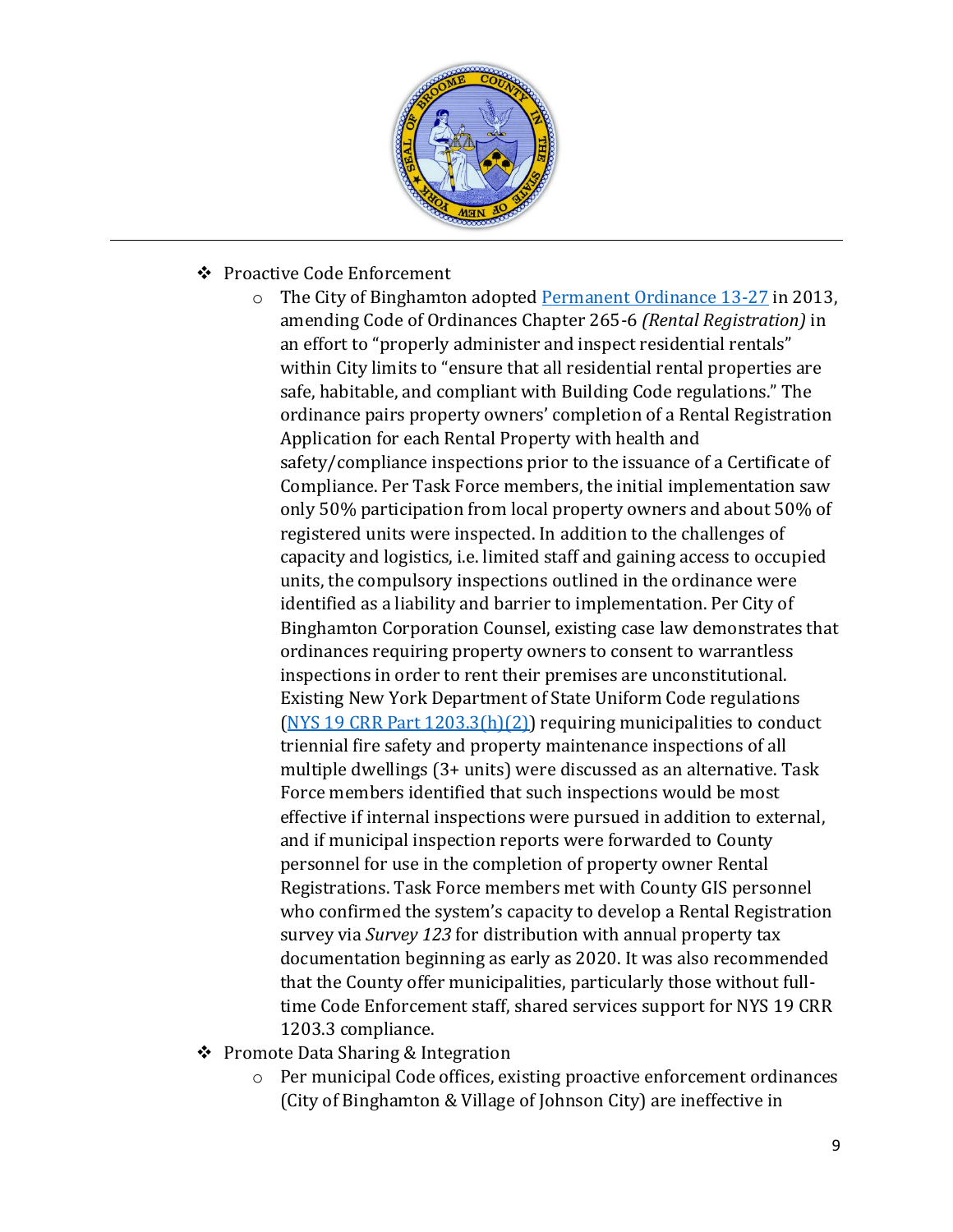

ensuring the accuracy and/or completeness of property and property owner information, particularly when dealing with non-compliant or irresponsible landlords. Recommendations from Task Force members are:

- Explore the compatibility of municipal Code Enforcement software with General Code/Municity 5 *Community Officials Data Exchange (C.O.D.E.)*
	- C.O.D.E. Annual Subscription Town of Union: \$10,800; Village of JC: \$3,600
- Strengthen information sharing between municipal Code Enforcement offices, BCDSS, and BC Health Department re: the status of property owners/properties under Spiegel
	- See *[Perm R16-102](http://www.binghamton-ny.gov/sites/default/files/meetings/Perm%20R16-102%20Resolution%20authorizing%20a%20MOU%20with%20Broome%20County%20for%20information%20sharing%20related%20to%20the%20Broome%20County%20Health%20Department%27s%20Lead%20Poisoning%20Prevention%20Program.pdf)* between Broome County (Health Department) and City of Binghamton (Code Enforcement)
- <span id="page-9-0"></span>❖ Administrative Violations Approach
	- o Per Task Force members, current civil approaches to Code noncompliance are lengthy and ineffective. Recommendation is to consider an administrative approach, establishing a Municipal Violations Bureau to review violations and issue fines without requiring cases to be heard at court levels. Similar to Assemblyman William Magnarelli and Senator John DeFrancisco's sponsorship of [municipal violations bureau legislation](https://www.syracuse.com/news/2017/07/with_cuomos_ok_syracuse_now_has_a_new_way_to_fight_urban_blight.html) on behalf of the City of Syracuse to Governor Cuomo in 2017, Task Force members recommend:
		- Municipal outreach to Assemblywoman Lupardo and Senator Akshar for support in submitting a proposal to allow the Bureau's creation;
		- Drafting of local legislation to outline how the Bureau will operate, applicable violations, and fee schedules.
		- See:
			- City of Syracuse [Municipal Violations Bureau](https://www.syracuse.com/news/2017/07/with_cuomos_ok_syracuse_now_has_a_new_way_to_fight_urban_blight.html)
			- City of Rochester [Municipal Code Violations Ticketing](http://www.cityofrochester.gov/parking/violations/)  [System & Bureau](http://www.cityofrochester.gov/parking/violations/)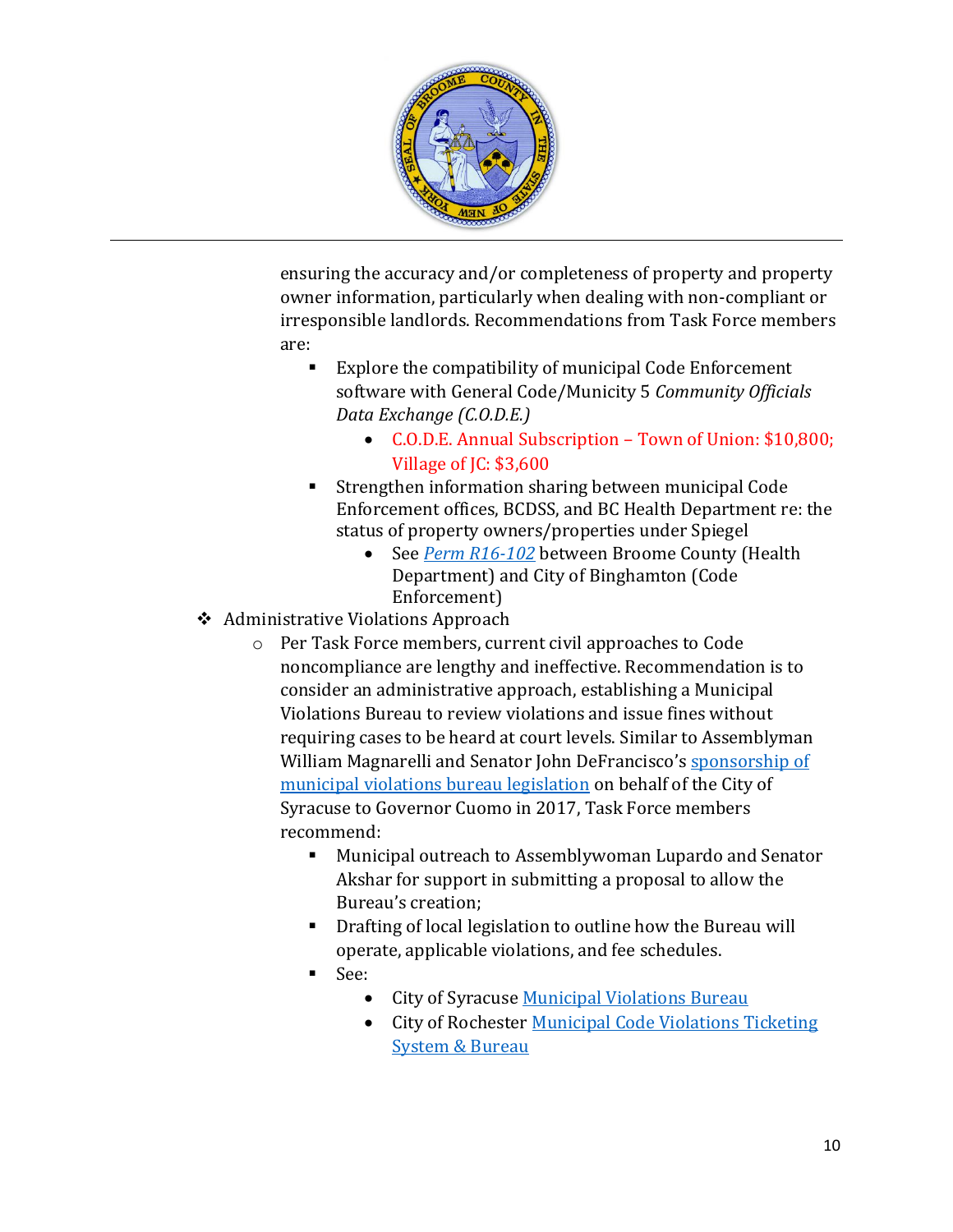

## <span id="page-10-2"></span><span id="page-10-1"></span><span id="page-10-0"></span>4 TARGETED SUPPORT

- ❖ Develop Landlord/Tenant Resource Pages on BC website
- ❖ Streamline/coordinate referral processes
- ❖ Increase availability of/access to property rehabilitation & remediation resources for local property owners
	- o Per Task Force members, property owners are often unaware of financial assistance programs available for rehab/remediation projects or are deterred by owner investment requirements that may exceed their financial capacity.
- <span id="page-10-3"></span>❖ Promote responsible landlords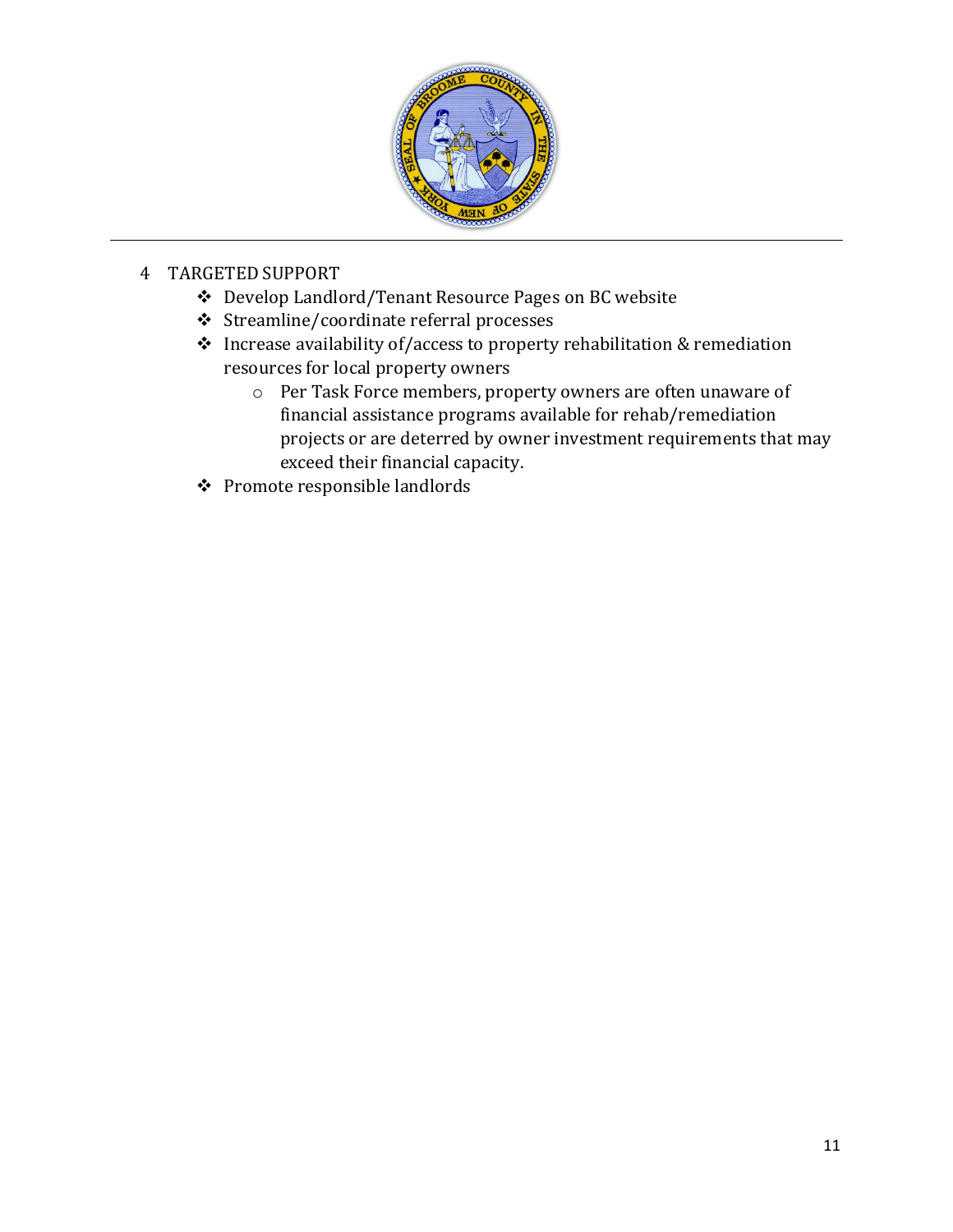

## **APPENDIX A – BROOME COUNTY FAIR HOUSING LAW**

#### **LOCAL LAW INTRO. NO.**

A LOCAL LAW amending the Laws of Broome County in relation to the adoption of the Broome County Fair Housing Law.

BE IT ENACTED by the Board of Legislators of the County of Broome:

Section 1. The Broome County Charter and Administrative Code is hereby amended to add a new Chapter 251 to read as follows:

#### **Chapter 251**

#### **FAIR HOUSING LAW**

#### **Article I. Fair Housing Law**

- Sec. 251-1 Declaration of policy.
- Sec. 251-2 Definitions.
- Sec. 251-3 Unlawful discriminatory real estate practices.
- Sec. 251-4 Unlawful discriminatory real estate practices in relation to credit.
- Sec. 251-5 Additional provisions defining discriminatory practices.
- Sec. 251-6 Creation of a Fair Housing Advisory Board.
- Sec. 251-7 Formulations of policies by the Board.<br>Sec. 251-8 Powers and duties of the Board.
- Powers and duties of the Board.
- Sec. 251-9 Relations with county departments and agencies.
- Sec. 251-10 Jurisdictional limitations.
- Sec. 251-11 Enforcement by private persons.
- Sec. 251-12 Separability.
- Sec. 251-13 Effect.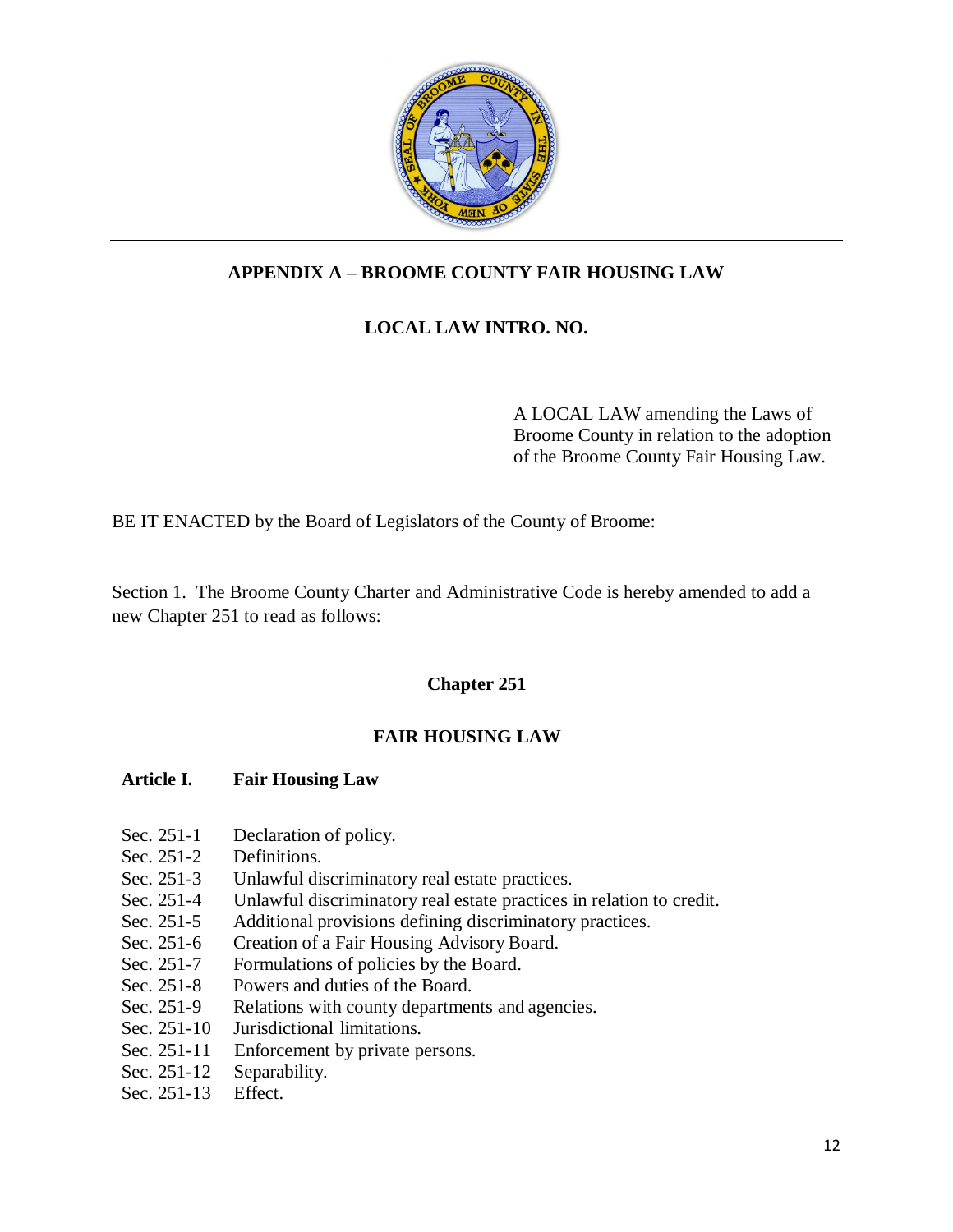

Sec. 251-1 Declaration of policy.

A. The general purpose of this law is to codify in local law the full scope of Article 15 Human Rights Law within New York State Executive Law to promote the availability and accessibility of housing and real property to all persons; to prohibit unlawful discriminatory real estate practices in real property transactions, whether direct or indirect, which deny those persons equal rights and opportunities in acquiring, disposing of, or occupying real property; to support enforcement mechanisms for the accomplishment of such purpose; and to create a Fair Housing Advisory Board to promulgate efforts toward this end.

B. This law shall not be construed to endorse specific beliefs, practices, or lifestyles.

C. Nothing in this law is deemed to deny any person the right to institute any action or to pursue any civil or criminal remedy for the violation of such person's civil rights.

D. Remedies under this law shall include such relief authorized by law as may be appropriate and reasonable to provide temporary or preliminary relief as well as permanent relief in order to make the aggrieved person whole and eliminate the unlawful discriminatory real estate practice.

E. Nothing contained in this law shall be construed to create or form the basis for any liability on the part of Broome County, or its officers, employees or agents, for any injury or damage resulting from or by reason of any act or omission in connection with the implementation or enforcement of this law on the part of Broome County by its officers, employees, or agents.

Sec. 251-2 Definitions.

A. *Alienage* or *citizenship status* shall mean:

1. The citizenship of any person; or

2. The immigration status of any person who is not a citizen or national of the United States.

B. *Board* shall mean the Broome County Fair Housing Advisory Board.

C. *Creditor* when used in this article, means any person or financial institution which does business in this state and which extends credit or arranges for the extension of credit by others. The term creditor includes, but is not limited to, banks and trust companies, private bankers, foreign banking corporations and national banks, savings banks, licensed lenders, savings and loan associations, credit unions, sales finance companies, insurance premium finance agencies, insurers, credit card issuers, mortgage brokers, mortgage companies, mortgage insurance corporations, wholesale and retail merchants and factors.

D. *Disability* shall mean*:*

1. A physical, mental, psychological, or medical impairment resulting from anatomical, physiological, genetic or neurological conditions which prevents the exercise of a normal bodily function or is demonstrable by medically accepted clinical or laboratory diagnostic techniques; or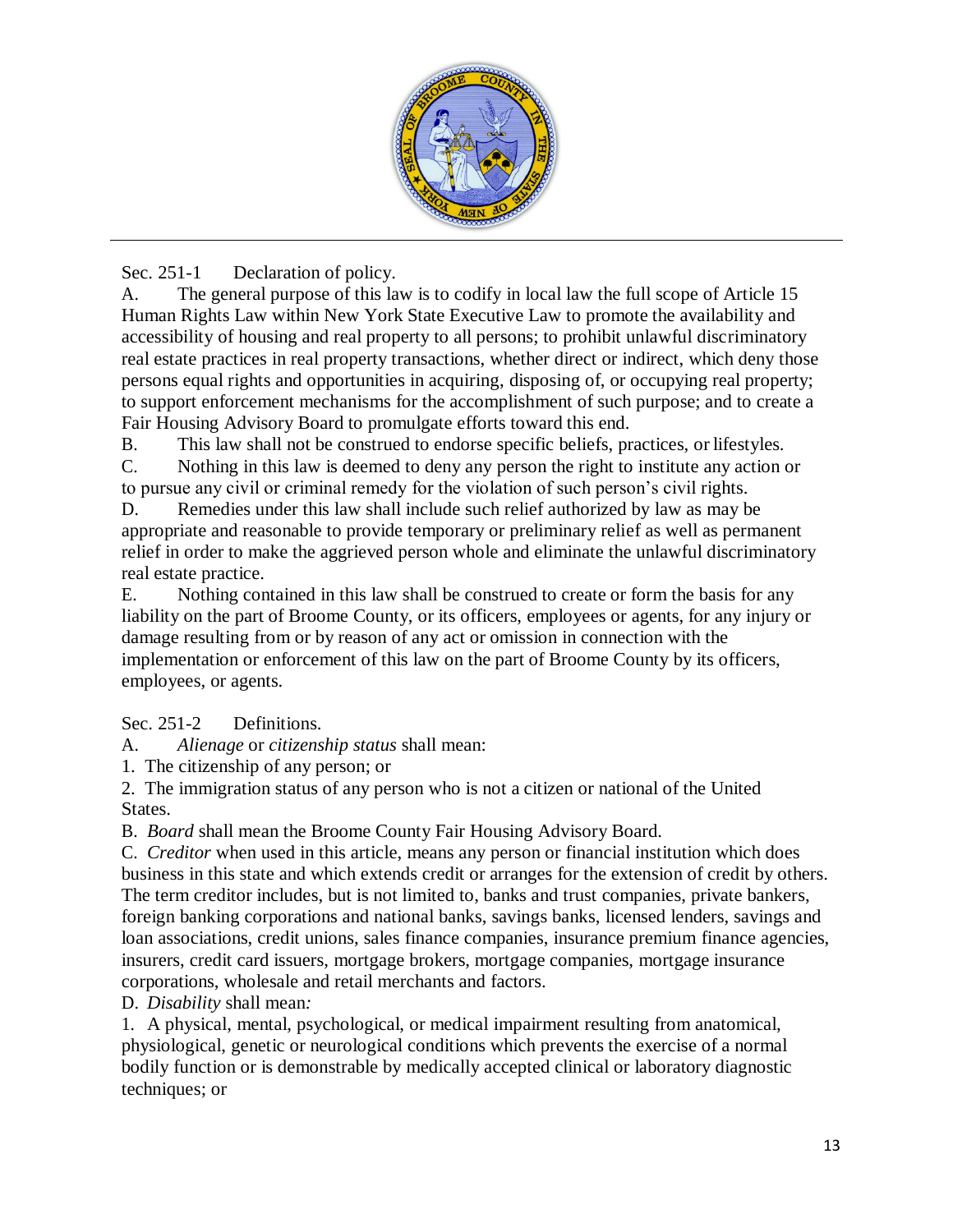

2. A record of such an impairment; or

3. A condition regarded by others as such an impairment.

E. *Discrimination* shall include, but shall not be limited to, segregation, separation, harassment, physical intimidation, acts of hate or bias and physical violence.

F. *Familial Status* shall mean:

1. Any person who is pregnant or has a child or is in the process of securing legal custody of any individual who has not attained the age of eighteen years; or

2. One or more individuals (who have not attained the age of eighteen years) being domiciled with:

a. A parent or another person having legal custody of such individual or individuals; or;

b. The designee of such parent or another person having legal custody of such individual or individuals.

G. *Gender identity or expression* shall mean:

1. A person's actual or perceived gender-related identity, appearance, behavior, expression, or other gender-related characteristic regardless of the sex assigned to that person at birth, including but not limited to, the status of being transgender.

H. *Group identity* shall mean the race, color, religion, age, national origin, alienage or citizenship status, ethnicity, familial status, creed, gender, sexual orientation, marital status or disability of a person or persons, a person's lawful source of income, or a person's status as a victim of domestic violence, sexual abuse, or stalking.

I. *Housing accommodation* includes any building, structure, or portion thereof which is used or occupied or is intended, arranged or designed to be used or occupied, as the home, residence or sleeping place of one or more human beings.

J. *Lawful Source of Income* shall include, but not be limited to, child support, alimony, foster care subsidies, income derived from social security, or any form of federal, state, or local public assistance or housing assistance including, but not limited to, Section 8 vouchers, or any other form of housing assistance payment or credit whether or not such income or credit is paid or attributed directly to a landlord, and any other forms of lawful income. The provisions of this subdivision shall not be construed to prohibit the use of criteria or qualifications of eligibility for the sale, rental, leasing or occupancy of publiclyassisted housing accommodations where such criteria or qualifications are required to comply with federal or state law, or are necessary to obtain the benefits of a federal or state program. A publicly assisted housing accommodation may include eligibility criteria in statements, advertisements, publications or applications and may make inquiry or request information to the extent necessary to determine eligibility.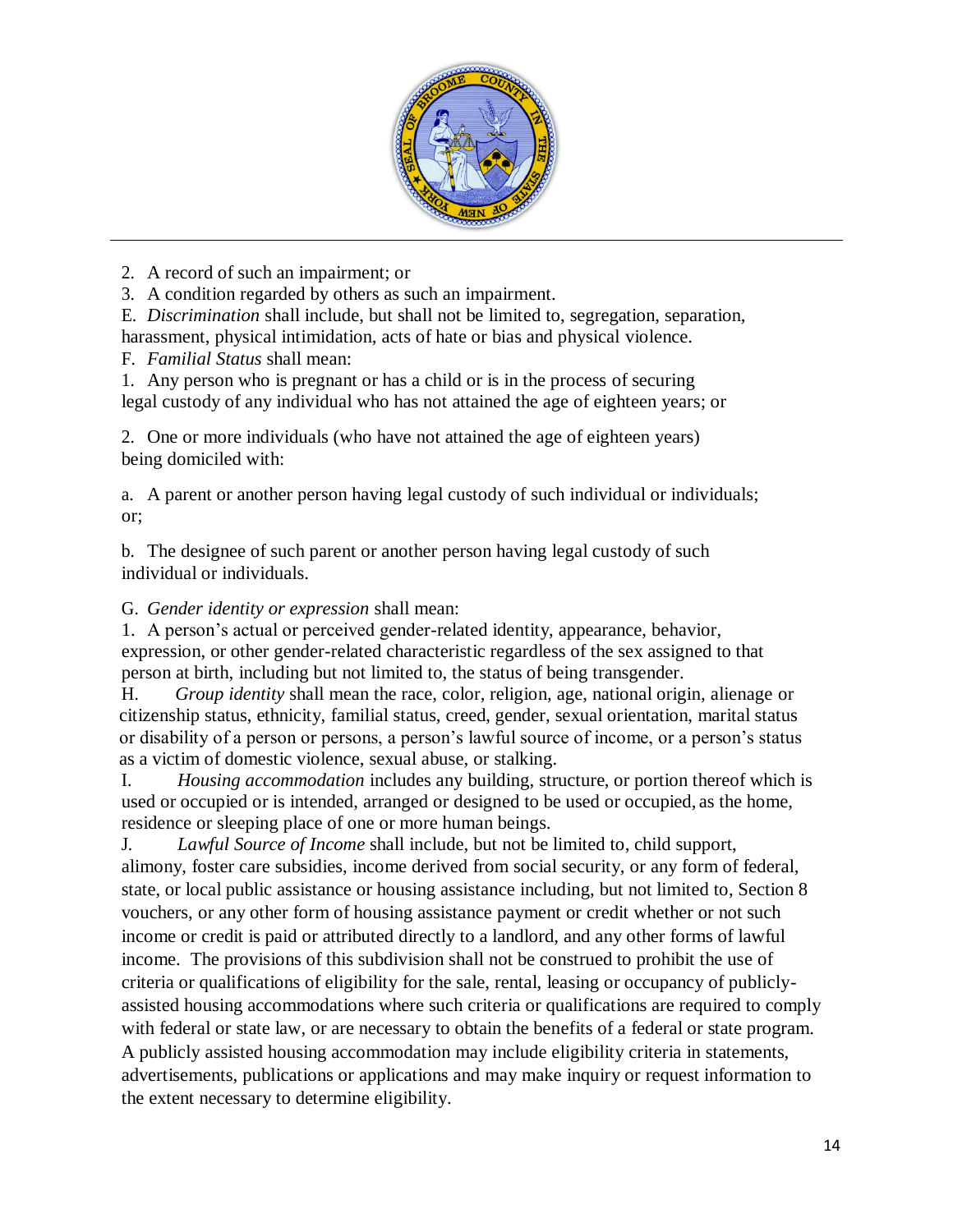

K. *Multiple dwelling* as herein used, means a dwelling which is occupied, as a rule, for permanent residence purposes and which is either sold, rented, leased, let or hired out, to be occupied as the residence or home of three or more families living independently of each other. A "multiple dwelling" shall not be deemed to include a hospital, convent, monastery, asylum, or public institution, or a fireproof building used wholly for commercial purposes except for not more than one janitor's apartment and not more than one penthouse occupied by not more than two families. The term "family," as used herein, means either a person occupying a dwelling and maintaining a household, with not more than four boarders, roomers or lodgers, or two or more persons occupying a dwelling, living together and maintaining a common household, with not more than four boarders, roomers or lodgers. A "boarder," "roomer" or "lodger" residing with a family means a person living within the household who pays a consideration for such residence and does not occupy such space within the household as an incident of employment therein. Within the context of this definition, the terms "multiple dwelling" and "multi-family dwelling" are interchangeable.

L. *National origin* shall include ancestry.

M. *Necessary party* shall mean any person who has such an interest in the subject matter of a proceeding under this article, or whose rights are so involved, that no complete and effective disposition can be made without his or her participation in the proceeding. N. *Owner occupied* shall mean physical possession, in part or in full, by the owner.

O. *Parties to the proceeding* shall mean the complainant, respondent, necessary parties and persons permitted to intervene as parties in a proceeding with respect to a complaint filed under this article.

P. *Person* shall mean one or more individuals, partnerships, associations, corporations, legal representatives, trustees, trustees in bankruptcy, or receivers.

Q. *Person in the business of selling or renting housing accommodations* shall include anyone who:

1. Within the preceding twelve months, has participated as principal in three or more transactions involving the sale or rental of any housing accommodation or any interest therein;

2. Within the preceding twelve months, has participated as agent, other than in the sale of his own personal residence, in providing sales or rental facilities or sales or rental services in two or more transactions involving the sale or rental of any dwelling or any interest therein; or

3. Is the owner of any dwelling designed or intended for occupancy by, or occupied by, five or more families.

R. *Publicly-assisted housing accommodations* shall include all housing accommodations within Broome County in:

1. public housing;

2. housing constructed after July first, nineteen hundred fifty, within Broome County which is: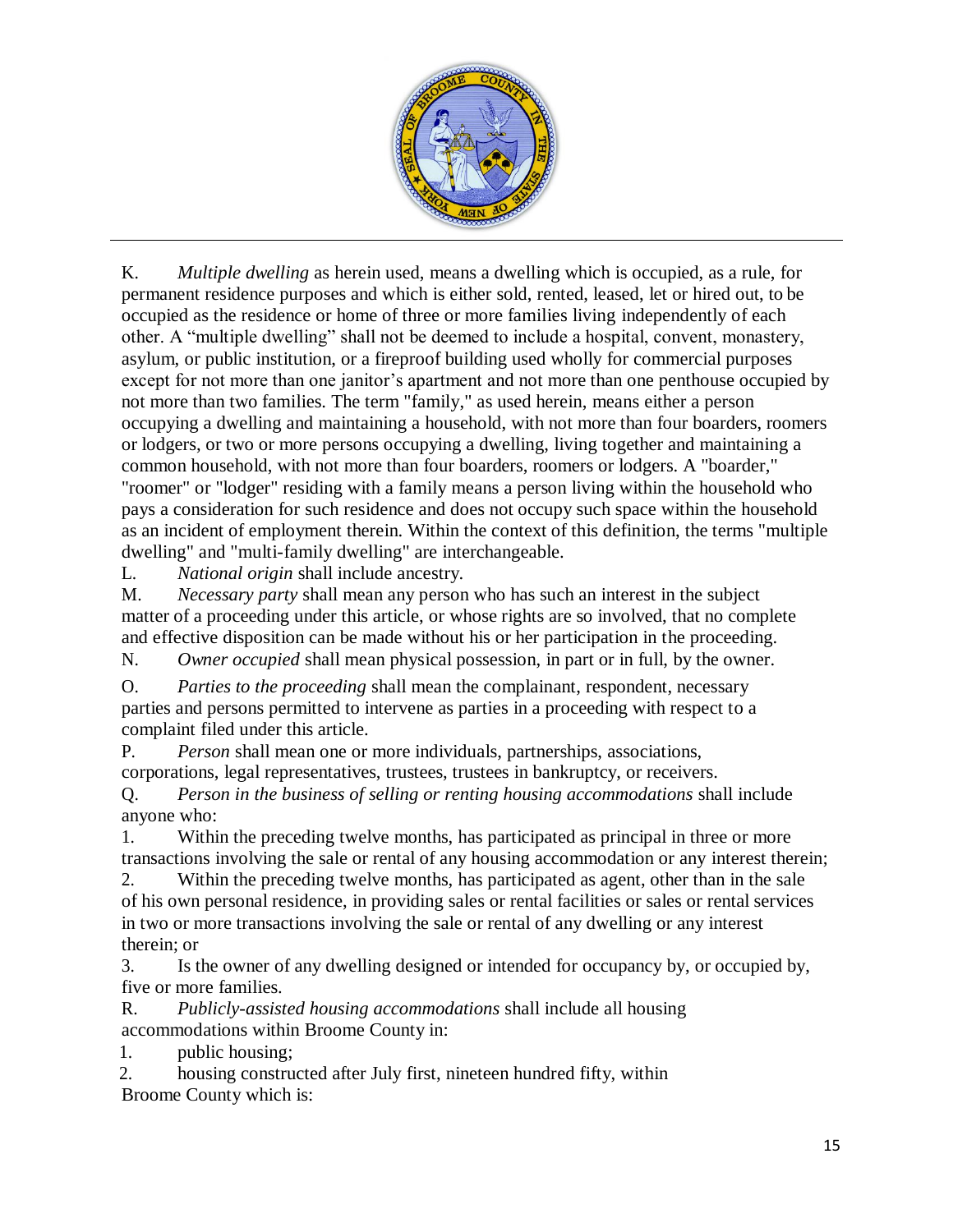

a. exempt in whole or in part from taxes levied by the State or County or any of its political subdivisions, or;

b. constructed on land sold below cost by the State or County or any of its political subdivisions or any agency thereof, pursuant to the federal housing act of nineteen hundred forty-nine, or;

c. constructed in whole or in part on property acquired or assembled by the State or County or any of its political subdivisions or any agency thereof through the power of condemnation or otherwise for the purpose of such construction or for the acquisition, construction, repair or maintenance of which the State or County or any of its political subdivisions or any agency thereof supplies funds or other financial assistance;

3. housing which is located in a multiple dwelling, the acquisition, construction, rehabilitation, repair or maintenance of which is, after July first, nineteen hundred fifty-five, financed in whole or in part by a loan, whether or not secured by a mortgage, the repayment of which is guaranteed or insured by the federal government or any agency thereof, or the State or County or any of its political subdivisions or any agency thereof, provided that such a housing accommodation shall be deemed to be publicly assisted only during the life of such loan and such guaranty or insurance; and

4. housing which is offered for sale by a person who owns or otherwise controls the sale of ten or more housing accommodations located on land that is contiguous (exclusive of public streets), if (a) the acquisition, construction, rehabilitation, repair or maintenance of such housing accommodations is, after July first, nineteen hundred fifty-five, financed in whole or in part by a loan, whether or not secured by a mortgage, the repayment of which is guaranteed or insured by the federal government or any agency thereof, or the State or County or any of its political subdivisions or any agency thereof, provided that such a housing accommodation shall be deemed to be publicly assisted only during the life of such loan and guaranty or insurance, or (b) a commitment, issued by a government agency after July first, nineteen hundred fifty-five, is outstanding that acquisition of such housing accommodations may be financed in whole or in part by a loan, whether or not secured by a mortgage, the repayment of which is guaranteed or insured by the federal government or any agency thereof, or the State or County or any of its political subdivisions or any agency thereof.

S. *Real estate broker* shall mean any person, firm or corporation who, for another and for a fee, commission, or other valuable consideration, lists for sale, sells, at auction or otherwise, exchanges, buys or rents, or offers or attempts to negotiate a sale, at auction or otherwise,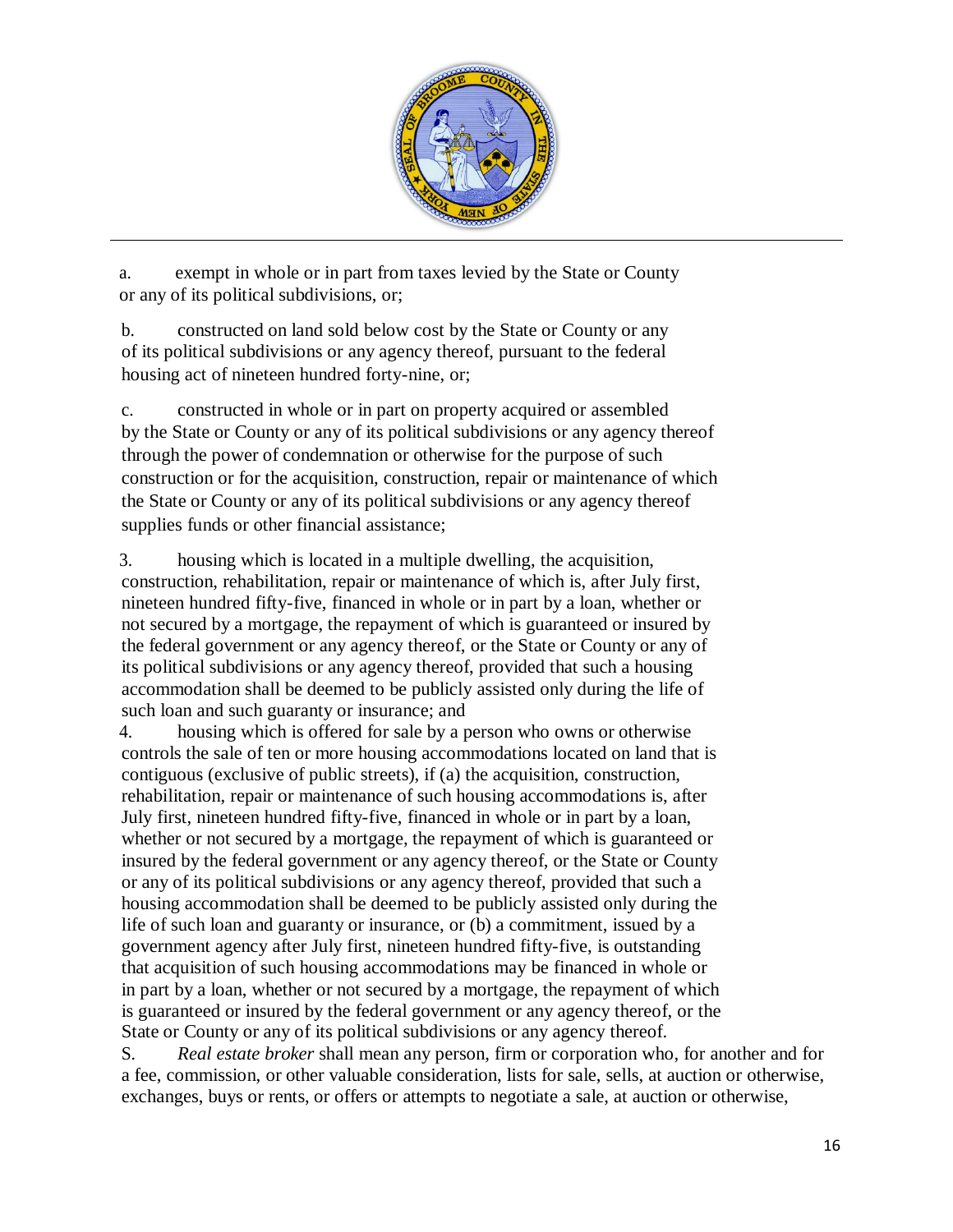

exchange, purchase or rental of an estate or interest in real estate, or collects or offers or attempts to collect rent for the use of real estate, or negotiates or offers or attempts to negotiate, a loan secured or to be secured by a mortgage or other incumbrance upon or transfer of real estate. In the sale of lots pursuant to the provisions of article nine-a of the real property law, the term "real estate broker" shall also include any person, partnership, association or corporation employed by or on behalf of the owner or owners of lots or other parcels of real estate, at a stated salary, or upon a commission, or upon a salary and commission, or otherwise, to sell such real estate, or any parts thereof, in lots or other parcels, and who shall sell or exchange, or offer or attempt or agree to negotiate the sale or exchange, of any such lot or parcel of real estate.

T. *Real estate sales person* shall mean a person employed by a licensed real estate broker to list for sale, sell or offer for sale, at auction or otherwise, to buy or offer to buy or to negotiate the purchase or sale or exchange of real estate, or to negotiate a loan on real estate, or to lease or rent or offer to lease, rent or place for rent any real estate, or who collects or offers to or attempts to collect rent for the use of real estate for or on behalf of such real estate broker.

U. *Reasonable accommodation* shall mean such accommodation in rules, policies, practices, or services, when such accommodation may be necessary to afford equal opportunity to use and enjoy a housing accommodation that can be made and shall not cause undue hardship to the owner or owner's business. The owner or covered business shall have the burden of proving undue hardship. In making a determination of undue hardship, the factors that may be considered include but shall not be limited to:

1. The nature and cost of the accommodation;

2. The overall financial resources of the facility or facilities involved in the provision of the reasonable accommodation; the effect on expenses and resources, or the impact otherwise of such accommodation upon the operation of the facility; and

3. The architectural feasibility of providing such accommodation.

V. *Sexual orientation* shall mean heterosexuality, homosexuality, bisexuality or asexuality, whether actual or perceived. However, nothing contained herein shall be construed to protect conduct otherwise proscribed by law.

W. *Transaction* shall mean, for purposes of this [chapter] article, the sale, rental, lease, sublease, assignment, transfer, finance, refinance, loan, or appraisal and any and all other terms and conditions of any housing accommodation.

X. *Unlawful discriminatory real estate practice* includes only those practices specified in section  $\frac{\ }{\ }$  through section  $\frac{\ }{\ }$  of this article which occurred in Broome County.

*Y. Victim of domestic violence, sexual abuse or stalking:*

- 1. A victim of domestic violence shall mean:
- (a) Any person who has been subjected to an act or series of acts that: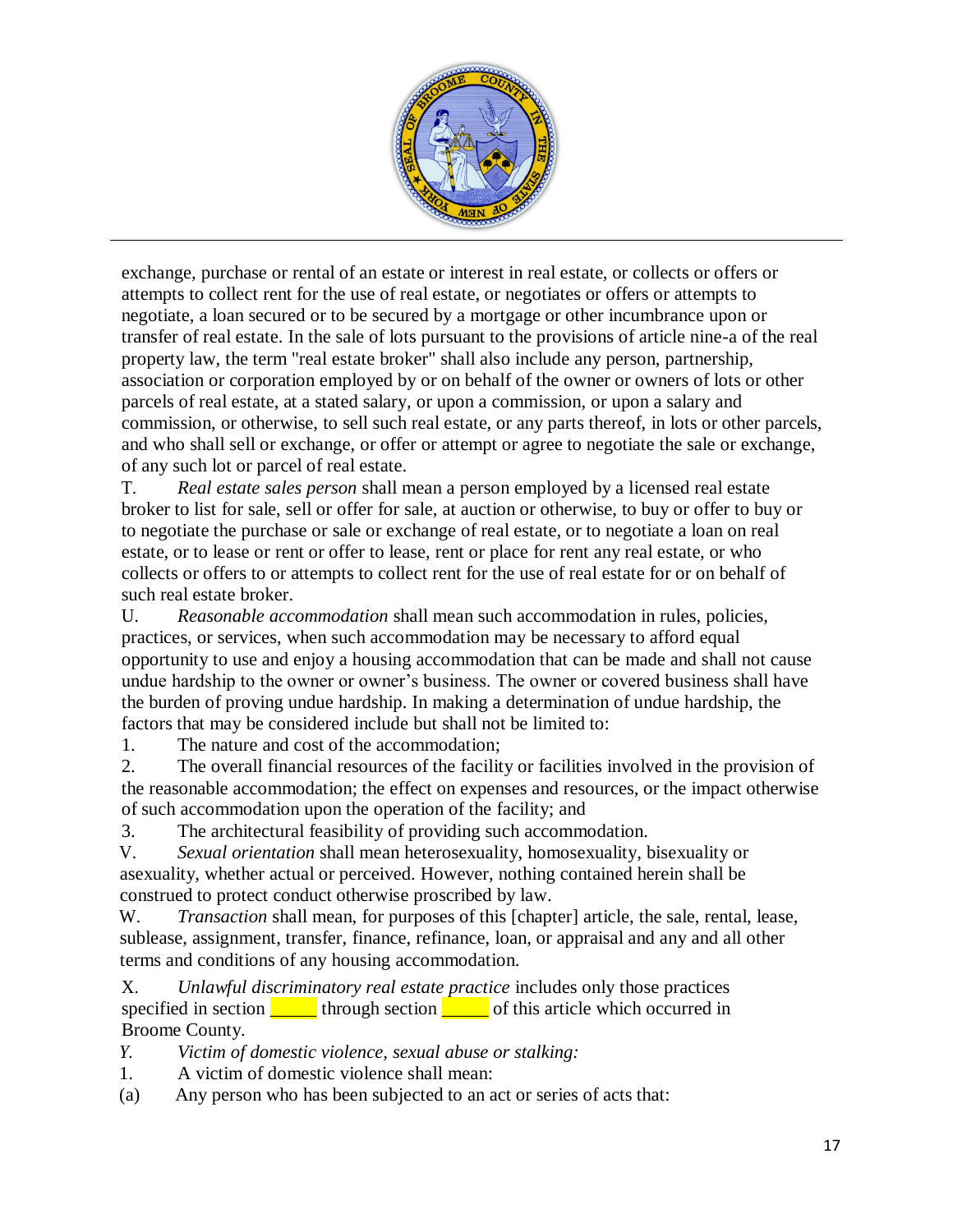

(i) Would constitute a misdemeanor, felony or other violation of law against the person as defined in state or federal law; or

(ii) Would constitute a misdemeanor, felony or other violation of law against property as defined in state or federal law.

(b) Such act or series of acts as defined in subdivision (a) must have been committed by a current or former spouse of the victim, by a person with whom the victim shares a child in common, by a person who is cohabiting with or has cohabited with the victim, by a person who is or who has been in a continuing social relationship of a romantic or intimate nature with the victim, or a person who is or has continually or at regular intervals lived in the same household as the victim.

(c) Such act or series of acts as defined in subdivision (a) and (b) must also;

(i) Result in the actual physical or emotional injury of the person whether or not such conduct has actually resulted in criminal charges, prosecution or conviction; or

(ii) Create a substantial risk of physical or emotional harm to such person whether or not such conduct has actually resulted in criminal charges, prosecution or conviction.

2. A victim of sexual abuse or stalking shall mean any person who has been:

(a) A victim of an act or series of acts which would constitute a violation of Article 130 of the Penal Law;

(b) A victim of an act or series of acts which would constitute a violation of section 120.45, 120.50, 120.55, or 120.60 of the Penal Law.

A victim of domestic violence, sexual abuse or stalking shall also include any individual who is perceived to be a person who has been, or is currently being, subjected to acts or series of acts as set forth in subdivisions (1) and (2) above.

Sec. 251-3 Unlawful discriminatory real estate practices

A. It shall be an unlawful discriminatory real estate practice for the owner, lessee, sublessee, assignee, or managing agent of, or other person having the right to sell, rent, or lease a housing accommodation, including publicly assisted housing accommodations, constructed or to be constructed, or any agent or employee thereof:

1. To refuse to sell, rent, lease, or otherwise to deny to or withhold from any person or group of persons such a housing accommodation because of the race, creed, color, national origin, sexual orientation, gender identity or expression, military status, sex, age, disability, marital status, lawful source of income, or familial status of such person or persons, or to represent that any housing accommodation or land is not available for inspection, sale, rental or lease when in fact it is so available.

2. To discriminate against any person because of race, creed, color, national origin, sexual orientation, gender identity or expression, military status, sex, age, disability, marital status, lawful source of income**,** or familial status in the terms, conditions or privileges of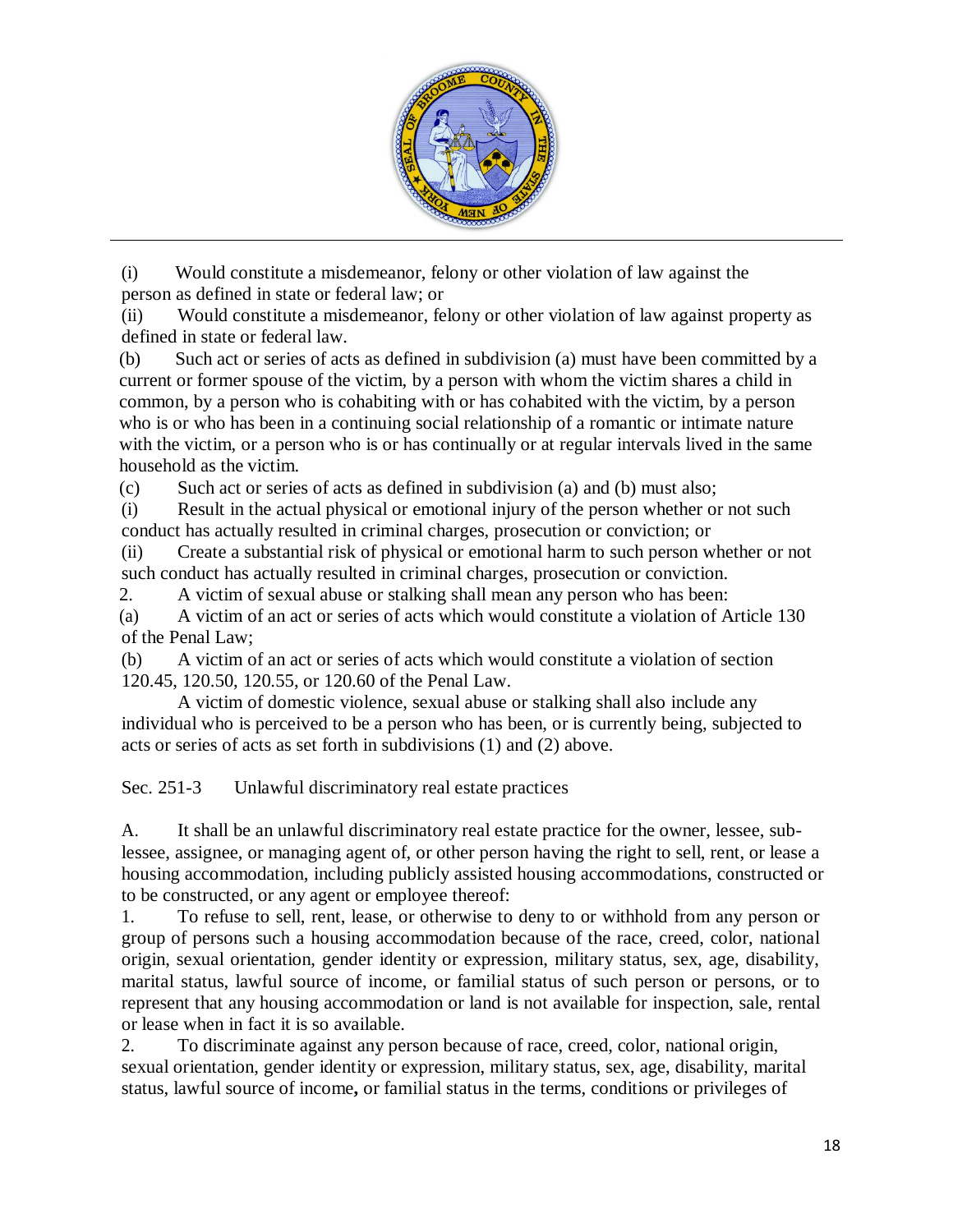

the sale, rental or lease of any such housing accommodation or in the furnishing of facilities or services in connection therewith.

3. To print or circulate or cause to be printed or circulated any statement, advertisement or publication, or to use any form of application for the purchase, rental or lease of such housing accommodation or to make any record or inquiry in connection with the prospective purchase, rental or lease of such a housing accommodation which expresses, directly or indirectly, any limitation, specification or discrimination as to race, creed, color, national origin, sexual orientation, gender identity or expression, military status, sex, age, disability, marital status, lawful source of income**,** or familial status, or any intent to make any such limitation, specification or discrimination.

The provisions of this paragraph (a) shall not apply (1) to the rental of a housing accommodation in a building which contains housing accommodations for not more than two families living independently of each other, if the owner resides in one of such housing accommodations, (2) to the restriction of the rental of all rooms in a housing accommodation to individuals of the same sex or (3) to the rental of a room or rooms in a housing accommodation, if such rental is by the occupant of the housing accommodation or by the owner of the housing accommodation and the owner resides in such housing accommodation or (4) solely with respect to age and familial status to the restriction of the sale, rental or lease of housing accommodations exclusively to persons sixty-two years of age or older and the spouse of any such person, or for housing intended and operated for occupancy by at least one person fifty-five years of age or older per unit. In determining whether housing is intended and operated for occupancy by persons fifty-five years of age or older, Sec. 807(b) (2) (c) (42 U.S.C. 3607 (b) (2) (c)) of the federal Fair Housing Act of 1988, as amended, shall apply.

B. It shall be an unlawful discriminatory practice for the owner, lessee, sub-lessee, assignee, or managing agent of, or other person having the right of ownership of or possession of or the right to rent or lease housing accommodations, including publicly assisted housing accommodations, constructed or to be constructed, or any agent or employee thereof::

1. To refuse to permit, at the expense of a person with a disability, reasonable modifications of existing premises occupied or to be occupied by the said person, if the modifications may be necessary to afford the said person full enjoyment of the premises, in conformity with the provisions of the New York state uniform fire prevention and building code except that, in the case of a rental, the landlord may, where it is reasonable to do so, condition permission for a modification on the renter's agreeing to restore the interior of the premises to the condition that existed before the modification, reasonable wear and tear excepted.

2. To refuse to make reasonable accommodations in rules, policies, practices, or services, when such accommodations may be necessary to afford said person with a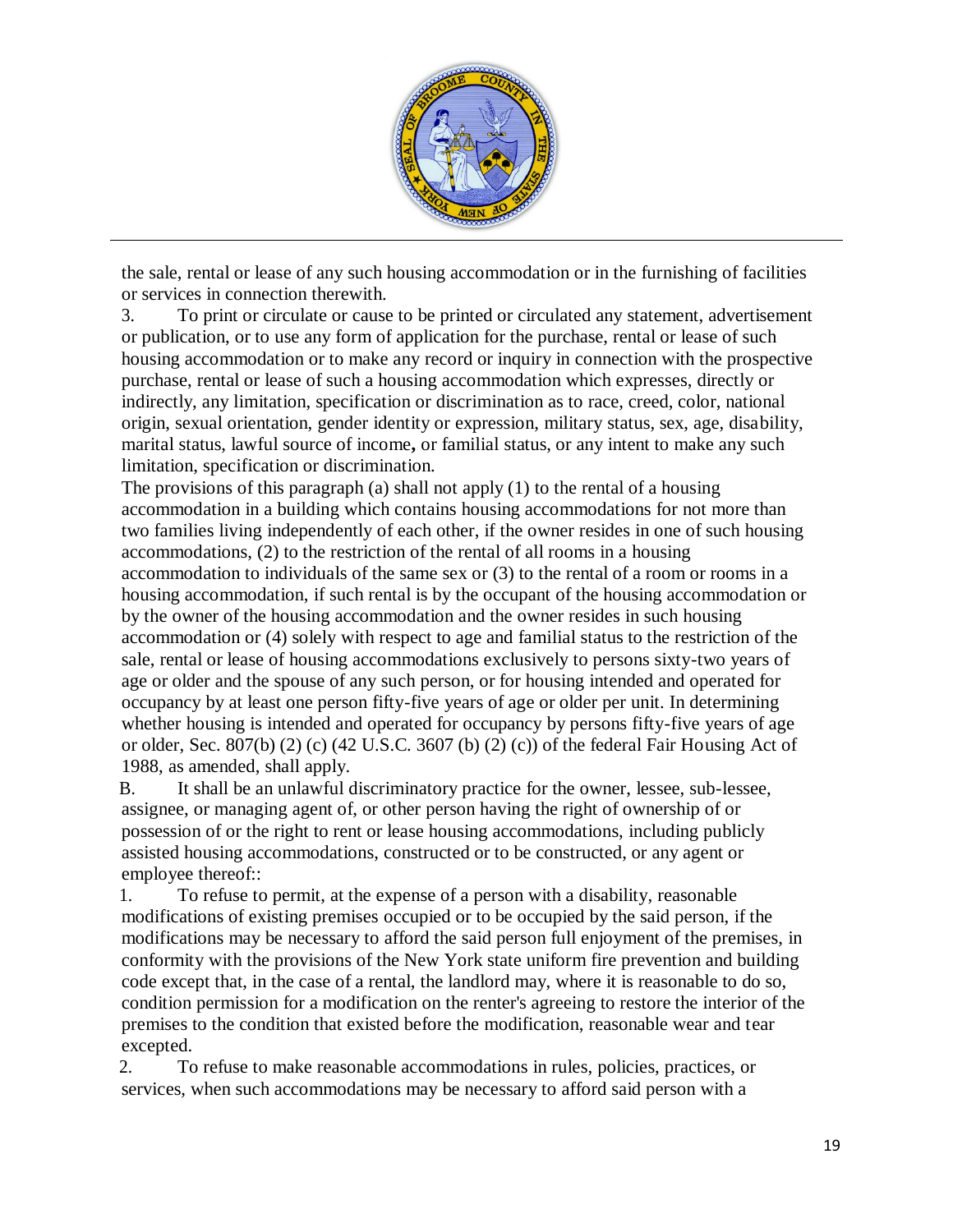

disability equal opportunity to use and enjoy a dwelling, including reasonable modification to common use portions of the dwelling, or

3. In connection with the design and construction of covered multi-family dwellings for first occupancy after March thirteenth, nineteen hundred ninety-one, a failure to design and construct dwellings in accordance with the accessibility requirements for multi-family dwellings found in the New York state uniform fire prevention and building code to provide that:

- a. The public use and common use portions of the dwellings are readily accessible to and usable by persons with disabilities;
- b. All the doors are designed in accordance with the New York state uniform fire prevention and building code to allow passage into and within all premises and are sufficiently wide to allow passage by persons in wheelchairs; and
- c. All premises within covered multi-family dwelling units contain an accessible route into and through the dwelling; light switches, electrical outlets, thermostats, and other environmental controls are in accessible locations; there are reinforcements in the bathroom walls to allow later installation of grab bars; and there are usable kitchens and bathrooms such that an individual in a wheelchair can maneuver about the space, in conformity with the New York state uniform fire prevention and building code.

C. It shall be an unlawful discriminatory practice for any real estate broker, real estate salesperson or employee or agent thereof or any other individual, corporation, partnership or organization for the purpose of inducing a real estate transaction from which any such person or any of its stockholders or members may benefit financially, to represent that a change has occurred or will or may occur in the composition with respect to the lawful sources of income for residents, race, creed, color, national origin, sexual orientation, gender identity or expression, military status, sex, disability, marital status, or familial status of the owners or occupants in the block, neighborhood or area in which the real property is located, and to represent, directly or indirectly, that this change will or may result in undesirable consequences in the block, neighborhood or area in which the real property is located, including but not limited to the lowering of property values, an increase in criminal or antisocial behavior, or a decline in the quality of schools or other facilities.

D. It shall be an unlawful discriminatory real estate practice for any real estate board, or any board of directors of any condominium corporation or cooperative apartment corporation, because of the actual or perceived group identity of any individual who is otherwise qualified for membership, to exclude or expel such individual from ownership of any unit or apartment or from membership on any such board, or to discriminate against such individual in the terms, conditions, and privileges of ownership of any unit or apartment or of membership on any such board.

E. It shall be an unlawful discriminatory practice for any real estate broker, real estate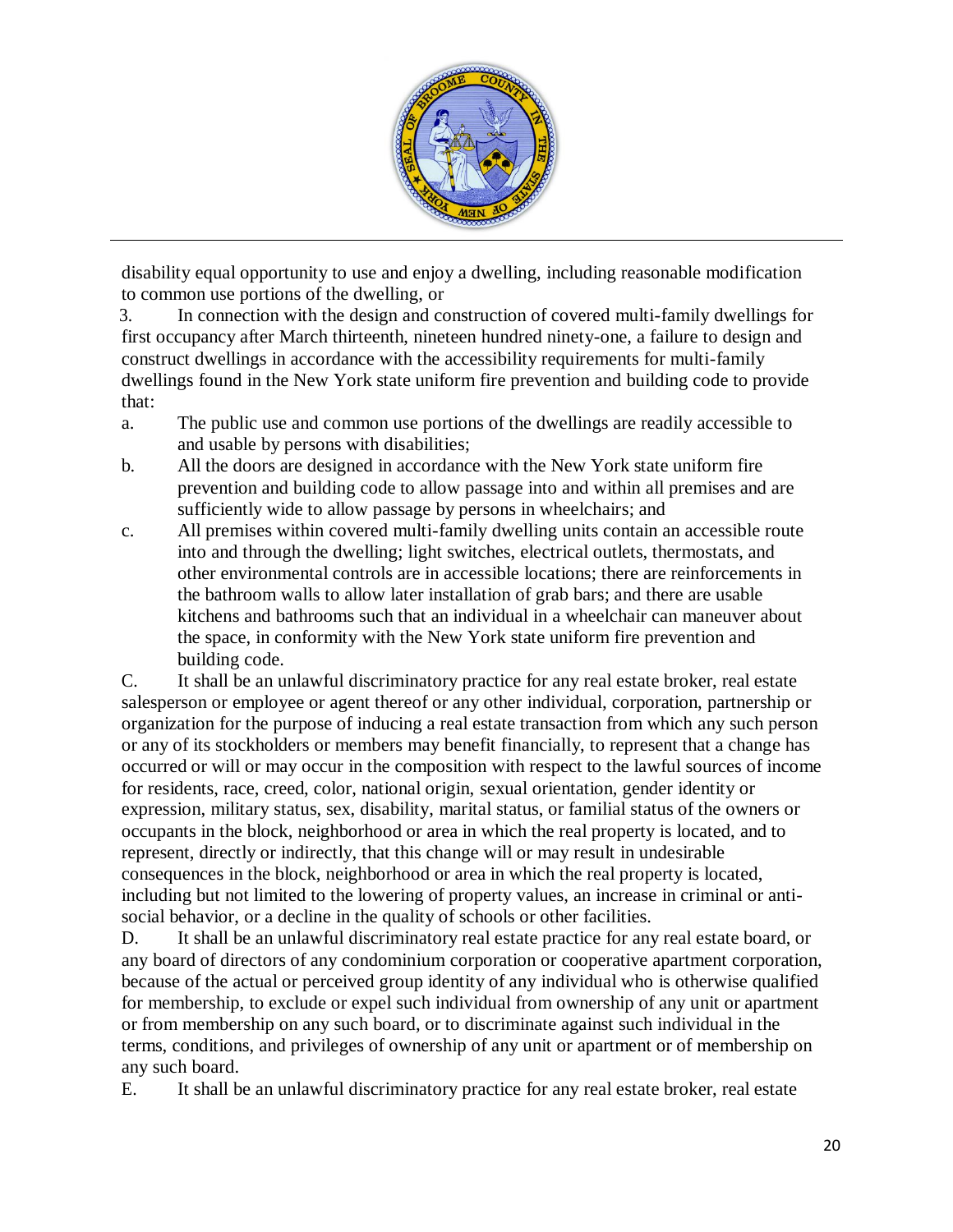

salesperson or employee or agent thereof:

1. To refuse to sell, rent or lease any housing accommodation, land or commercial space to any person or group of persons or to refuse to negotiate for the sale, rental or lease, of any housing accommodation, land or commercial space to any person or group of persons because of the race, creed, color, national origin, sexual orientation, gender identity or expression, military status, sex, age, disability, marital status, lawful source of income**,** or familial status of such person or persons, or to represent that any housing accommodation, land or commercial space is not available for inspection, sale, rental or lease when in fact it is so available, or otherwise to deny or withhold any housing accommodation, land or commercial space or any facilities of any housing accommodation, land or commercial space from any person or group of persons because of the race, creed, color, national origin, sexual orientation, gender identity or expression, military status, sex, age, disability, marital status, lawful source of income**,** or familial status of such person or persons.

2. To print or circulate or cause to be printed or circulated any statement, advertisement or publication, or to use any form of application for the purchase, rental or lease of any housing accommodation, land or commercial space or to make any record or inquiry in connection with the prospective purchase, rental or lease of any housing accommodation, land or commercial space which expresses, directly or indirectly, any limitation, specification, or discrimination as to race, creed, color, national origin, sexual orientation, gender identity or expression, military status, sex, age, disability, marital status, lawful source of income**,** or familial status; or any intent to make any such limitation, specification or discrimination.

F. With respect to age and familial status, the provisions of this paragraph shall not apply to the restriction of the sale, rental or lease of any housing accommodation, land or commercial space exclusively to persons fifty-five years of age or older and the spouse of any such person, or to the restriction of the sale, rental or lease of any housing accommodation or land to be used for the construction or location of housing accommodations for persons sixtytwo years of age or older, or intended and operated for occupancy by at least one person fiftyfive years of age or older per unit. In determining whether housing is intended and operated for occupancy by persons fifty-five years of age or older, Sec. 807 (b)(2)(c) (42 U.S.C. 3607(b)(2)(c)) of the federal Fair Housing Act of 1988, as amended, shall apply.

G. It shall be an unlawful discriminatory practice for any real estate board, because of the race, creed, color, national origin, sexual orientation, gender identity or expression, military status, age, sex, disability, marital status, lawful source of income**,** or familial status of any individual who is otherwise qualified for membership, to exclude or expel such individual from membership, or to discriminate against such individual in the terms, conditions and privileges of membership in such board.

H. The provisions of this section, as they relate to age, shall not apply to persons under the age of 18 years.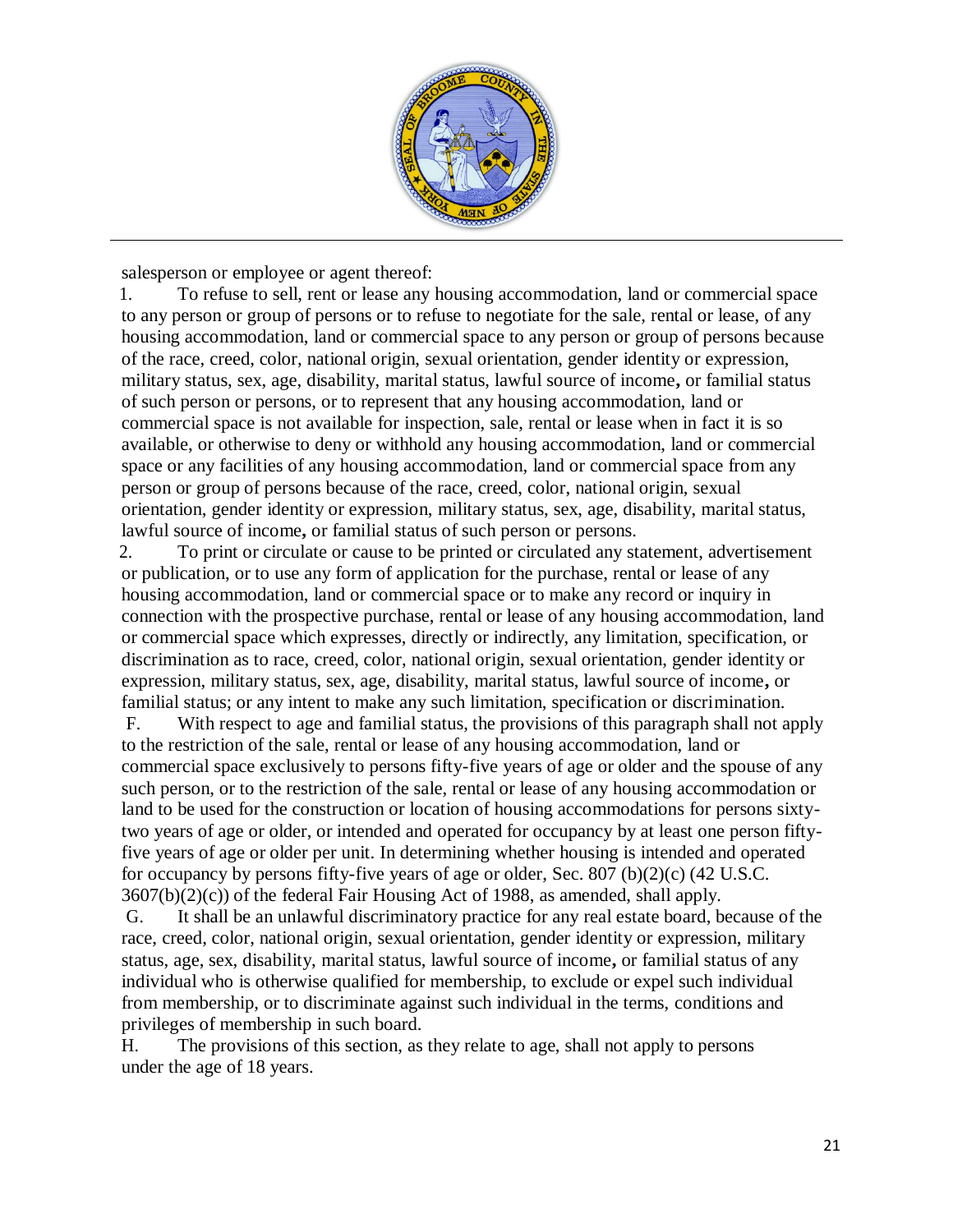

Sec. 251-4 Unlawful discriminatory real estate practices in relation to credit.

A. It shall be an unlawful discriminatory practice for any creditor or any officer, agent or employee thereof:

1. In the case of applications for credit with respect to the purchase, acquisition, construction, rehabilitation, repair or maintenance of any housing accommodation, land or commercial space to discriminate against any such applicant because of the race, creed, color, national origin, sexual orientation, gender identity or expression, military status, age, sex, marital status, disability, or familial status of such applicant or applicants or any member, stockholder, director, officer or employee of such applicant or applicants, or of the prospective occupants or tenants of such housing accommodation, land or commercial space, in the granting, withholding, extending or renewing, or in the fixing of the rates, terms or conditions of, any such credit;

2. To discriminate in the granting, withholding, extending or renewing, or in the fixing of the rates, terms or conditions of, any form of credit, on the basis of race, creed, color, national origin, sexual orientation, gender identity or expression, military status, age, sex, marital status, disability, or familial status;

3. To use any form of application for credit or use or make any record or inquiry which expresses, directly or indirectly, any limitation, specification, or discrimination as to race, creed, color, national origin, sexual orientation, gender identity or expression, military status, age, sex, marital status, disability, or familial status;

4. To make any inquiry of an applicant concerning his or her capacity to reproduce, or his or her use or advocacy of any form of birth control or family planning;

5. To refuse to consider sources of an applicant's income or to subject an applicant's income to discounting, in whole or in part, because of an applicant's race, creed, color, national origin, sexual orientation, gender identity or expression, military status, age, sex, marital status, childbearing potential, disability, or familial status;

6. To discriminate against a married person because such person neither uses nor is known by the surname of his or her spouse. This paragraph shall not apply to any situation where the use of a surname would constitute or result in a criminal act.

B. Without limiting the generality of subdivision A of this section, it shall be considered discriminatory if, because of an applicant's or class of applicants' race, creed, color, national origin, sexual orientation, gender identity or expression, military status, age, sex, marital status or disability, or familial status:

1. An applicant or class of applicants is denied credit in circumstances where other applicants of like overall credit worthiness are granted credit, or

2. Special requirements or conditions, such as requiring co-obligors or reapplication upon marriage, are imposed upon an applicant or class of applicants in circumstances where similar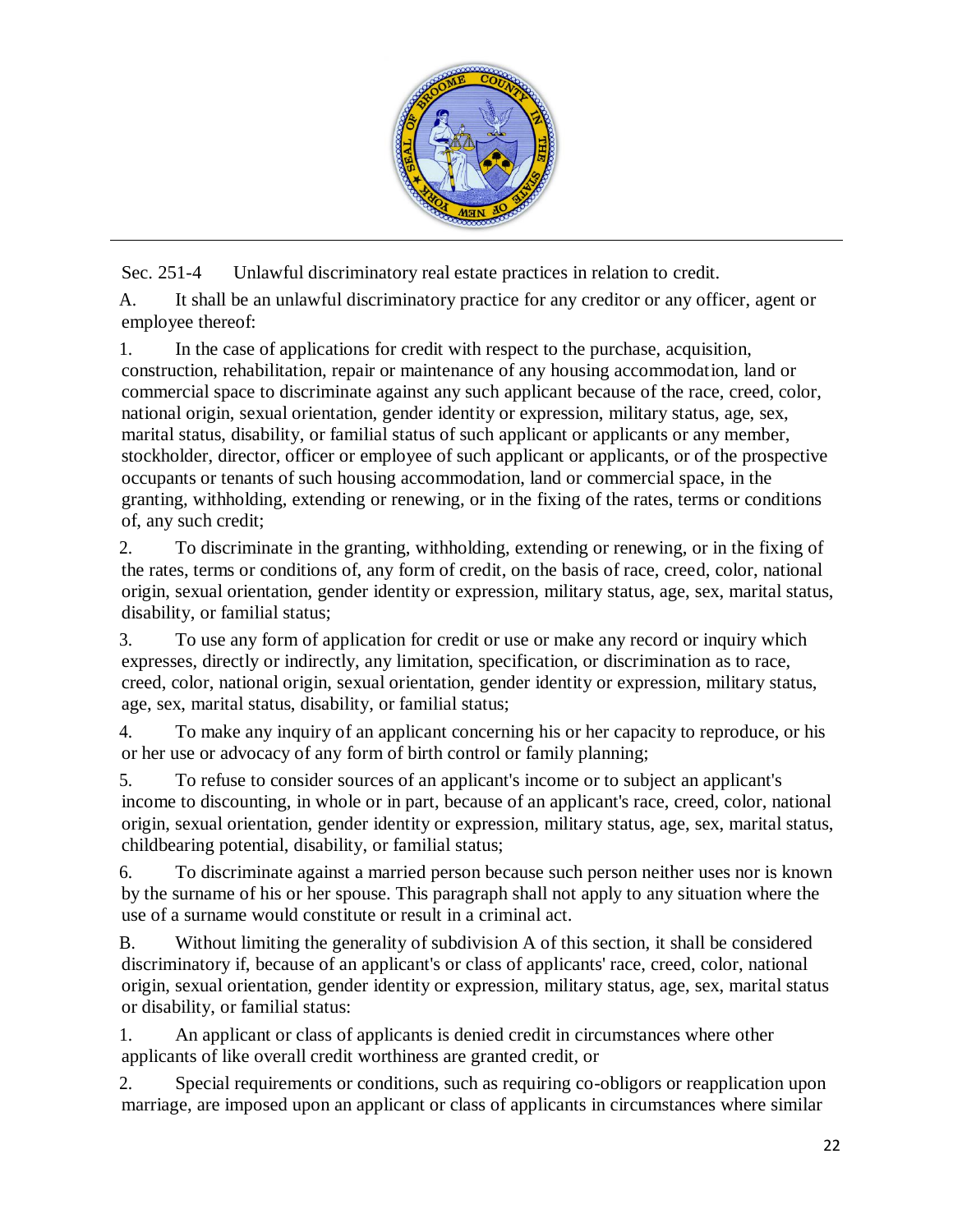

requirements or conditions are not imposed upon other applicants of like overall credit worthiness.

C. It shall not be considered discriminatory if credit differentiations or decisions are based upon factually supportable, objective differences in applicants' overall credit worthiness, which may include reference to such factors as current income, assets and prior credit history of such applicants, as well as reference to any other relevant factually supportable data; provided, however, that no creditor shall consider, in evaluating the credit worthiness of an applicant, aggregate statistics or assumptions relating to race, creed, color, national origin, sexual orientation, gender identity or expression, military status, sex, marital status or disability, or to the likelihood of any group of persons bearing or rearing children, or for that reason receiving diminished or interrupted income in the future.

D. It shall not be an unlawful discriminatory practice to consider age in determining credit worthiness when age has a demonstrable and statistically sound relationship to a determination of credit worthiness.

E. The provisions of this section, as they relate to age, shall not apply to persons under the age of eighteen years.

Sec. 251-5 Additional provisions defining discriminatory practices.

A. It shall be an unlawful discriminatory practice for any person to aid, abet, incite, compel or coerce the doing of any of the acts forbidden under this article, or to attempt to do so.

B. It shall be an unlawful discriminatory practice for any person engaged in any activity to which this section applies to retaliate or discriminate against any person because he or she has opposed any practices forbidden under this article or because he or she has filed a complaint, testified or assisted in any proceeding under this article.

C. Nothing contained in this section shall be construed to bar any religious or denominational institution or organization, or any organization operated for charitable or educational purposes, which is operated, supervised or controlled by or in connection with a religious organization, from limiting employment or sales or rental of housing accommodations or admission to or giving preference to persons of the same religion or denomination or from taking such action as is calculated by such organization to promote the religious principles for which it is established or maintained.

Sec. 251-6 Creation of a Fair Housing Advisory Board.

A. There is hereby created in the Broome County Planning Department a Fair Housing Advisory Board (hereinafter referred to as "Board"). Such Board shall consist of fifteen (15) members who shall be appointed by the County Executive, subject to confirmation by the County Legislature as set forth in the Laws of Broome County Section \_\_\_\_\_, one of whom shall be designated as Chairperson by the County Executive. The members and Chairperson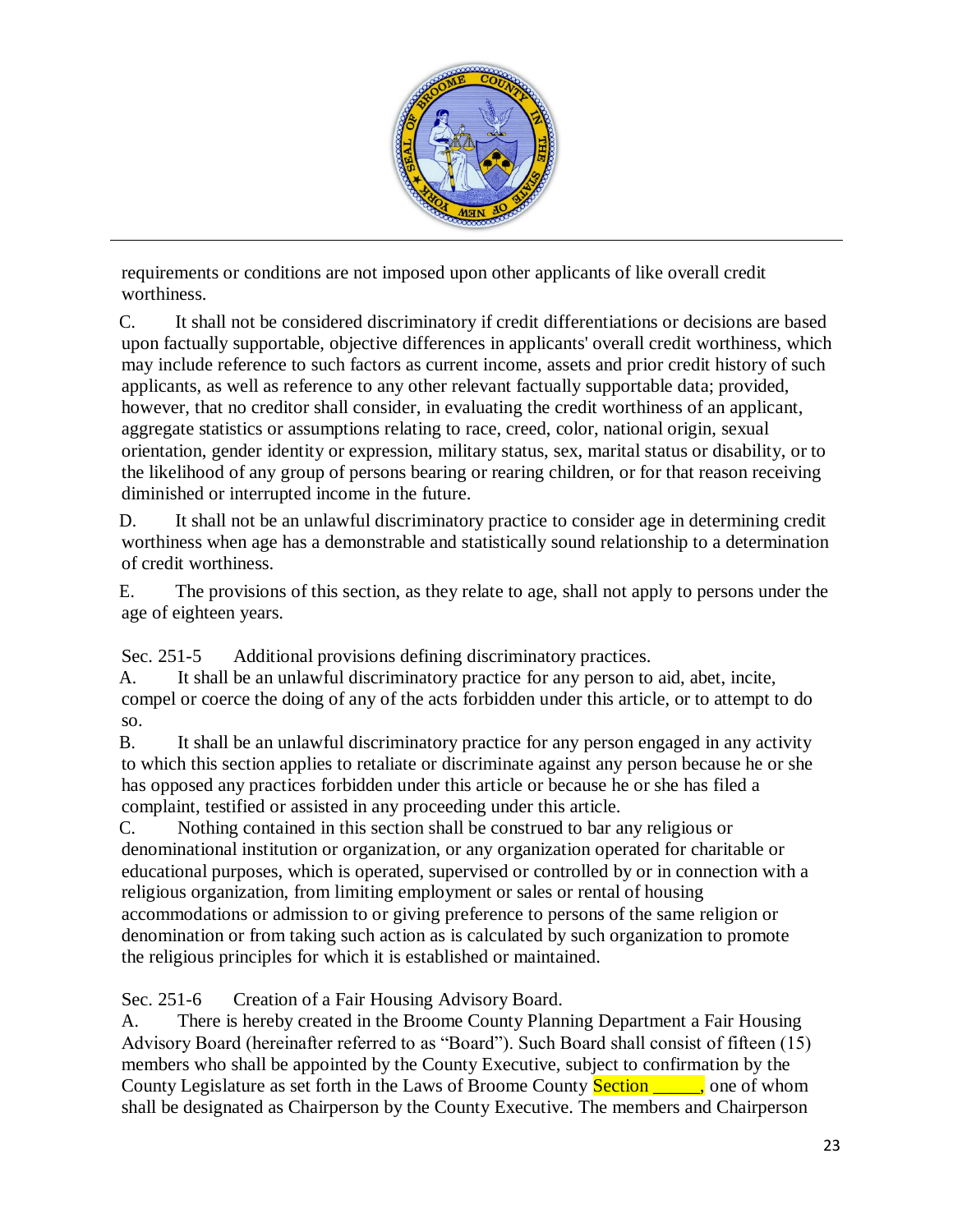

shall serve at the pleasure of the County Executive. Each Board member shall serve a term which parallels his or her renewable three (3) year term as a member of the Board.

B. A majority of members of the Board shall constitute a quorum for the purpose of conducting the business thereof. A vacancy on the Board shall not impair the right of the remaining members to exercise all the powers of the Board.

Sec. 251-7 Formulations of policies by the Board.

A. The Board shall formulate any and all policies necessary to effectuate the purposes of this article and may make recommendations to agencies and officers of the county in aid of such policies and purposes.

Sec. 251-8 Powers and duties of the Board.

The Board shall have the following functions, powers and duties:

A. To establish and maintain its principal headquarters at the office of the

Broome County Planning Department.

B. To adopt, promulgate, amend and rescind suitable rules and regulations to carry out the provisions of this article and the policies and practices of the Board.

C. To facilitate collaboration in the adoption or adjustment of public policy and administrative protocol that promotes equitable access to safe, decent, affordable housing in Broome County

D. To engage in outreach with other communities successfully addressing comparable housing issues

E. To convene quarterly public forums for the purpose of soliciting community feedback

F. To support expansions of New York State Human Rights Law, as revised effective April twelfth two thousand and nineteen, by:

1. Developing referral protocol for assistance in initiating a discrimination assessment or complaint and the enforcement of private rights

2. Educating the public regarding the prohibitions against unlawful discriminatory real estate practices, as set forth in this article

3. Identifying unlawful discriminatory real estate practices as defined by this article and Executive Law

Sec. 251-9 Relations with county departments and agencies.

So far as practicable, and subject to the approval of the County Executive, the services of all county departments and agencies shall be made available by their respective heads to assist the Board with respect to matters within its jurisdiction. Upon reasonable request of the Board, the head of any department or agency shall, in so far as practicable,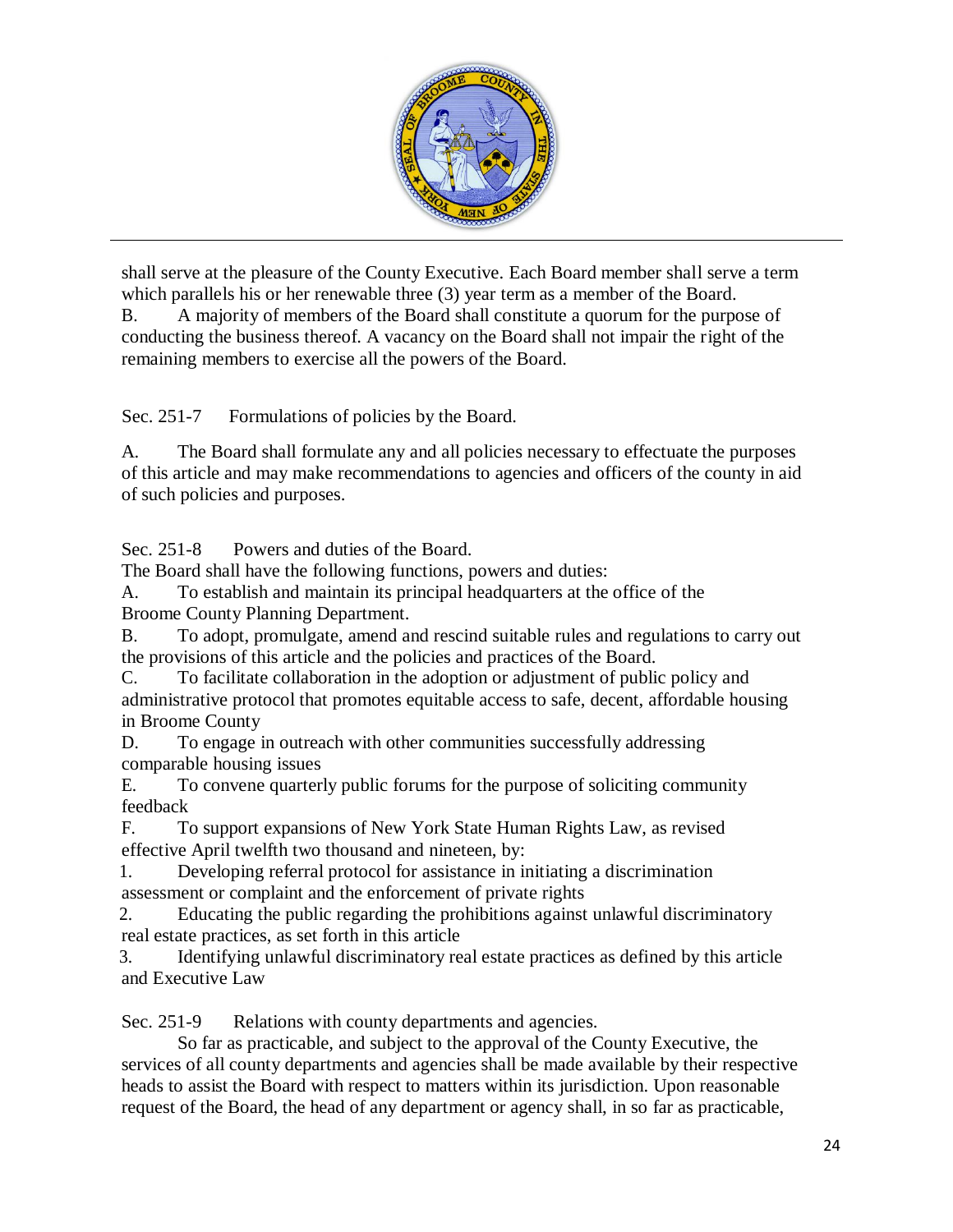

provide the Board with public records in the possession of such department or agency to the Board, except that nothing herein shall compel the disclosure of public records which are exempt from disclosure pursuant to the provisions of the Public Officers Law.

Sec. 251-10 Jurisdiction

A. The Board shall have jurisdiction in the County of Broome;

B. The Board shall have the power to coordinate and collaborate with counties, municipalities, organizations and partnerships throughout the State of New York on issues of fair housing.

Sec. 251-11 Enforcement by private persons.

A. Any person who claims to have been injured by an unlawful discriminatory real estate practice or who believes that he or she will be injured by an unlawful discriminatory real estate practice that is about to occur, may commence a civil action in the appropriate court of jurisdiction not later than three-years after the occurrence or the termination of an alleged unlawful discriminatory real estate practice, whichever occurs last, to obtain appropriate relief with respect to such unlawful discriminatory real estate practice.

B. The computation of such three-year period shall not include any time during which an administrative proceeding under State or Federal law was pending with respect to a complaint or charge alleging an unlawful discriminatory real estate practice based on the same facts or occurrences.

C. A complaint may be filed under this section without regard to the status of the charge, but if the U.S. Department of Housing and Urban Development has obtained a pre- finding or post-finding settlement or conciliation agreement with the consent of the charging party, no action may be filed under this section with respect to the alleged unlawful discriminatory real estate practice which forms the basis for such complaint except for the purpose of enforcing the terms of such agreement.

D. In a civil action under this section, if the court finds that an unlawful discriminatory real estate practice has occurred or is about to occur, the court may grant as relief, as it deems appropriate, any permanent or temporary injunction, temporary restraining order, or other order, including an order enjoining the defendant from engaging in such practice or ordering such affirmative action as may be appropriate. The court may also award actual damages, including damages for humiliation and mental suffering, including but not limited to compensatory punitive and treble damages, and any other appropriate remedy set forth in the Federal Fair Housing Amendments Act (P.L. 100-430). The court may also allow reasonable attorney's fees and costs to the prevailing party.

E. Relief granted under this section shall not affect any contract, sale, encumbrance, or lease consummated before the granting of such relief and involving a knowable bona fide purchaser, encumbrancer, or tenant, without actual notice of the filing of a charge or civil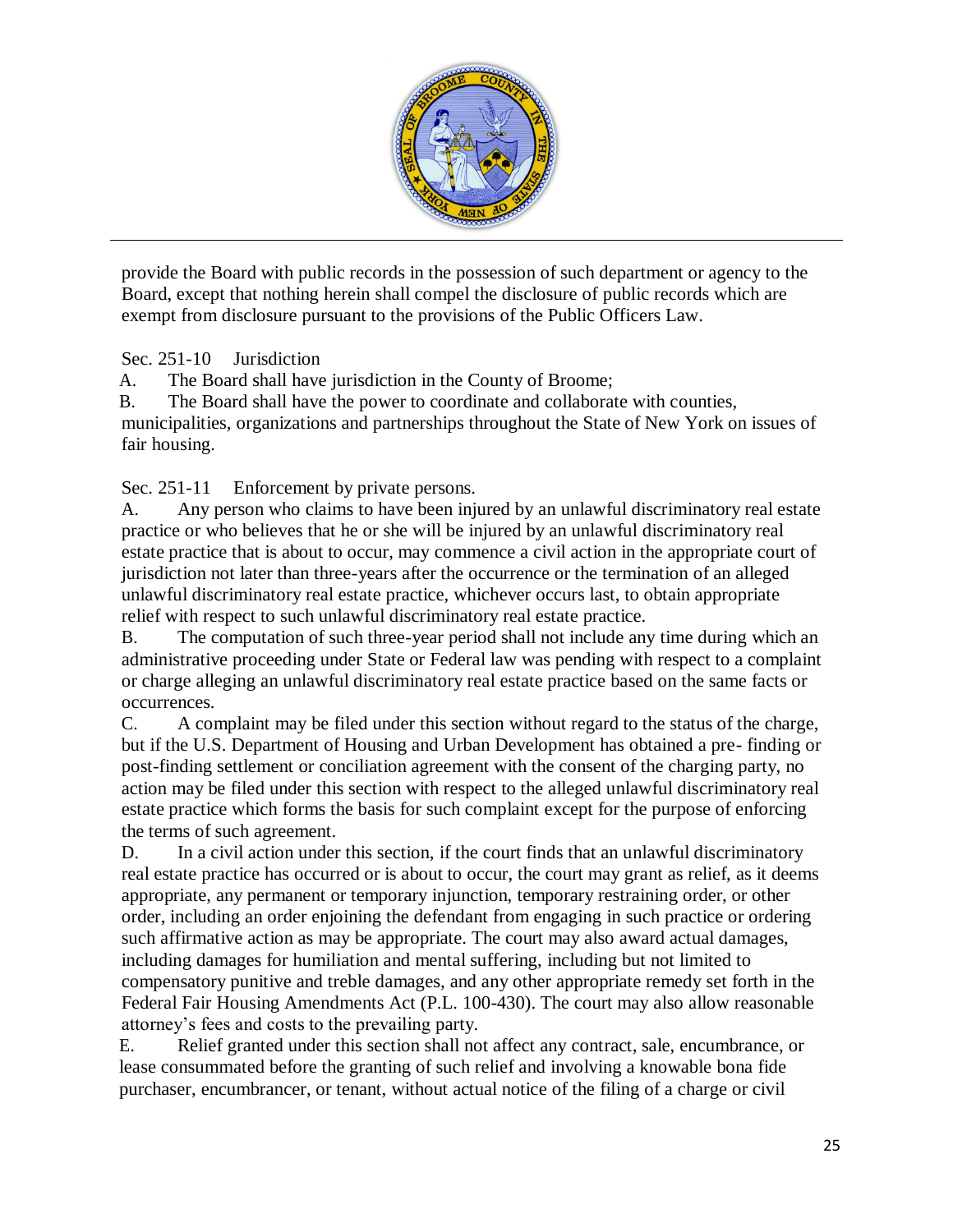

action under this law.

Sec. 251-12 Separability.

If any clause, sentence, paragraph or part of this article or the application thereof to any person or circumstance shall, for any reason, be adjudged by a court of competent jurisdiction to be invalid, such judgment shall not affect, impair or invalidate the remainder of this article.

Sec. 251-13 Effect

This Local Law shall take effect upon filing with the Secretary of State and on MM/DD/2019.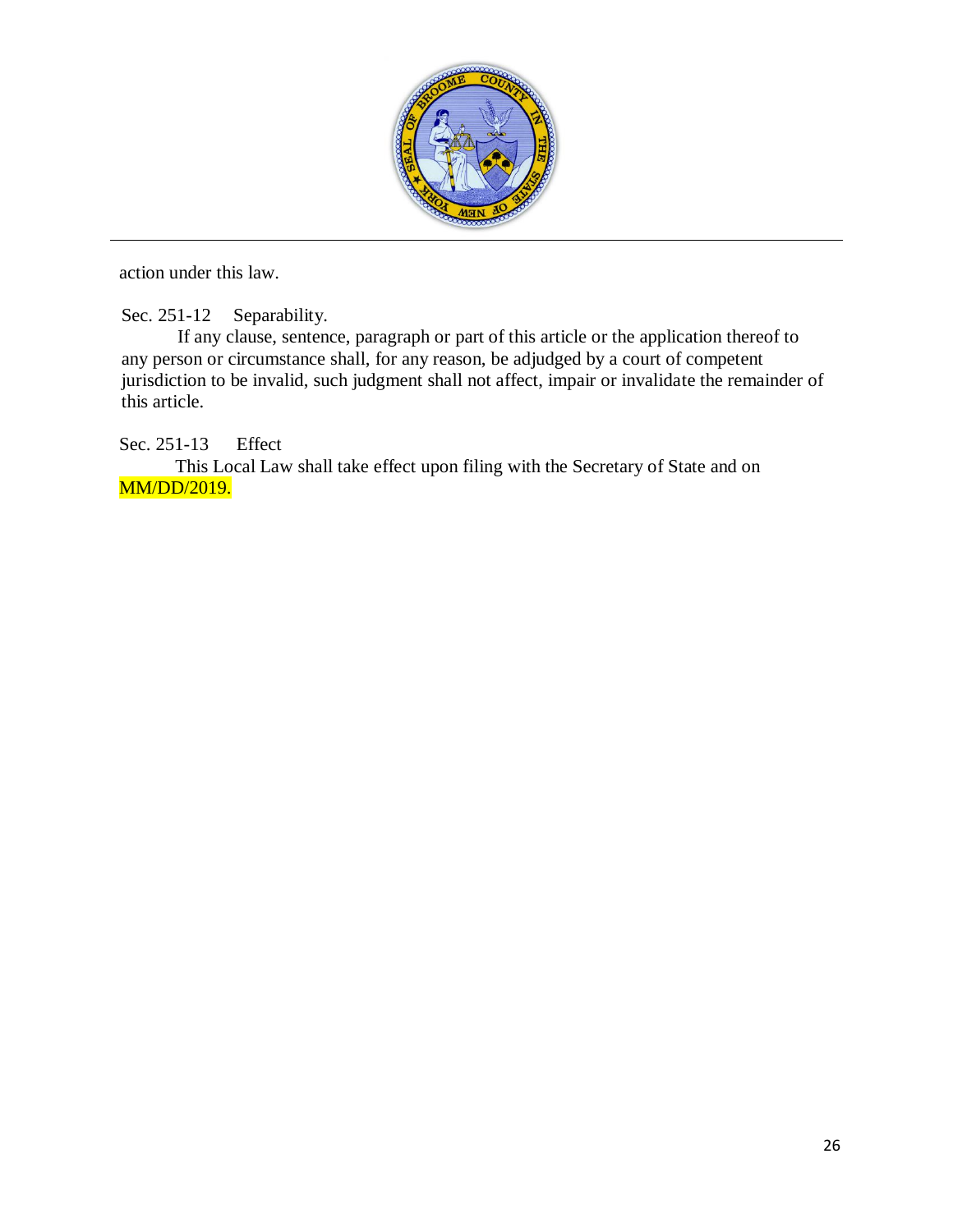

#### **APPENDIX B – REVISED RENT SUSPENSION NOTICE**

# **DSS RENT WITHOLDING NOTICE TO LANDLORD & TENANT**

**DATE:** Click or tap to enter a date.

**CASE #:** Click or tap here to enter text.

Landlord: Click or tap here to enter text.

#### **RE: Property Located At:**

Click or tap here to enter text.

#### **Tenant:**

Click or tap here to enter text.

#### **NOTICE TO LANDLORD**

**Dear Sir or Madam:** 

**Effective** Click or tap to enter a date. **this Agency will suspend rent payments directly to you, as Landlord, for the above recipient as the** Click or tap here to enter text. **Code Enforcement office has determined under Social Services Law § 143-b (***Spiegel Act***), there are code violations "dangerous, hazardous or detrimental to life or health" in the above-named unit or building. Payments may be resumed retroactively if you establish** *Spiegel Act* **compliance with Code.**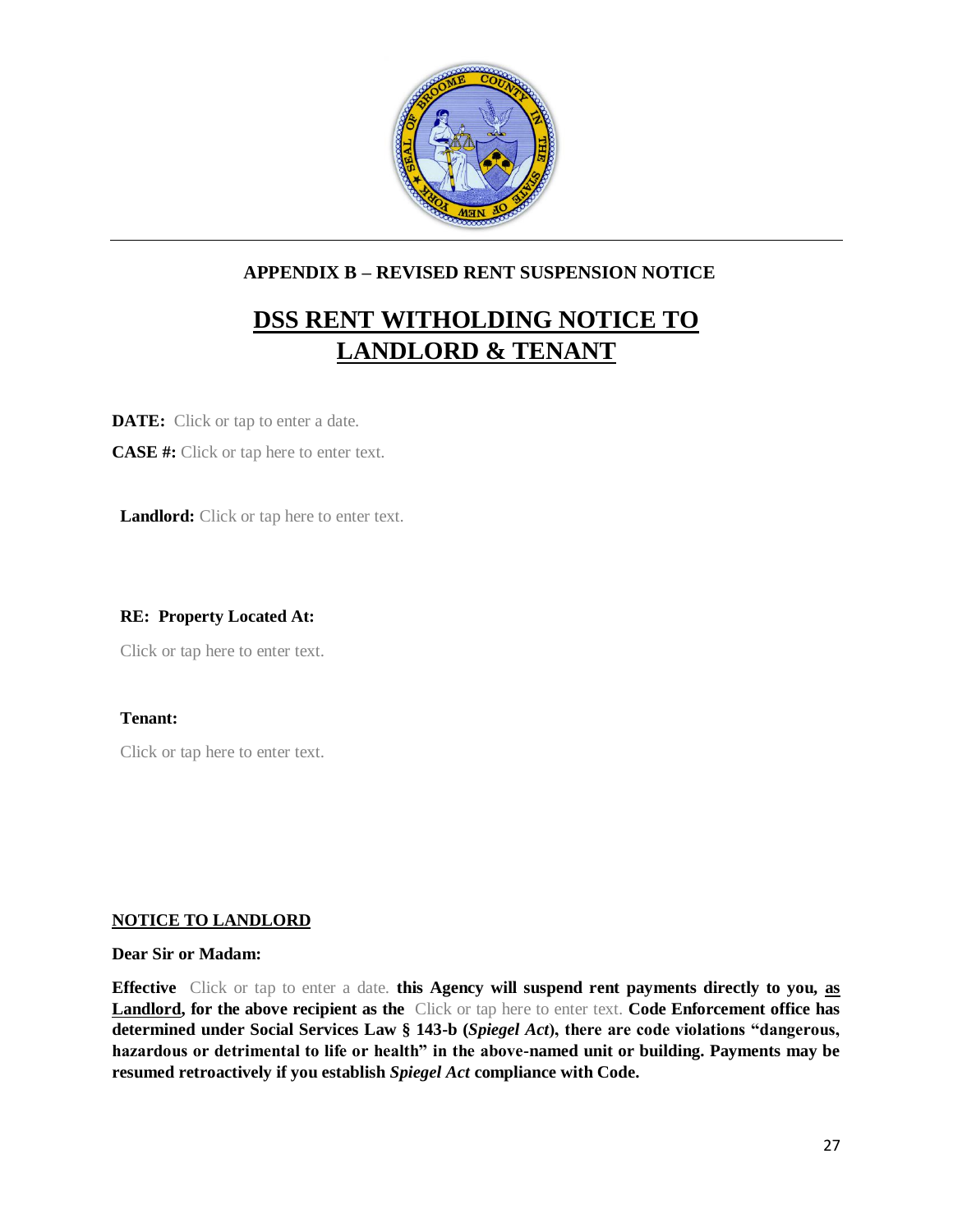

#### **Social Services § 143-b (5) Protection from Eviction:**

*It shall be a valid defense in any action or summary proceeding against a welfare recipient for nonpayment of rent to show existing violations in the building such welfare recipient resides which relate to conditions which are dangerous, hazardous or detrimental to life or health as the basis for non-payment.*

*A landlord shall not be entitled to an order or judgment awarding possession of the premises or providing for tenant removal, for non-payment of rent for any period during which there was outstanding any violation of law relating to dangerous or hazardous conditions or conditions detrimental to life or health.*

#### **NOTICE TO TENANT**

**This action by DSS to stop rent payments due to code violations in your apartment is considered a "Spiegel Law defense." If your landlord attempts to take you to court or serves you with an eviction notice, you can contact Legal Services of Central New York (607-231-5988) or the Legal Aid Society of Mid-New York (607-231-5900) to seek help from an attorney. Bring this Notice with you when you speak to an attorney, or show it to the Judge when you go to court.** 

**If you pay any portion of your rent directly to your landlord, speak to an attorney about whether you should continue to pay it or withhold it. If you do choose to withhold rent, you must save the money and be prepared to pay your landlord upon confirmation repairs have been completed.**

## **WARNING**

The above *Spiegel Act Notification* supersedes any previous arrangements which may exist with this Agency, and neither creates nor implies any contractual relationship with the Broome County Department of Social Services or any legal obligation of any kind on its behalf to you. In the event the above plan is terminated or altered, you will receive written notice. This *Spiegel Act Notification* does not create any Landlord Tenant relationship with Broome County Department of Social Services.

> Sincerely, Nancy J. Williams, LCSW-R COMMISSIONER

R. Meattey Head Social Welfare Examiner